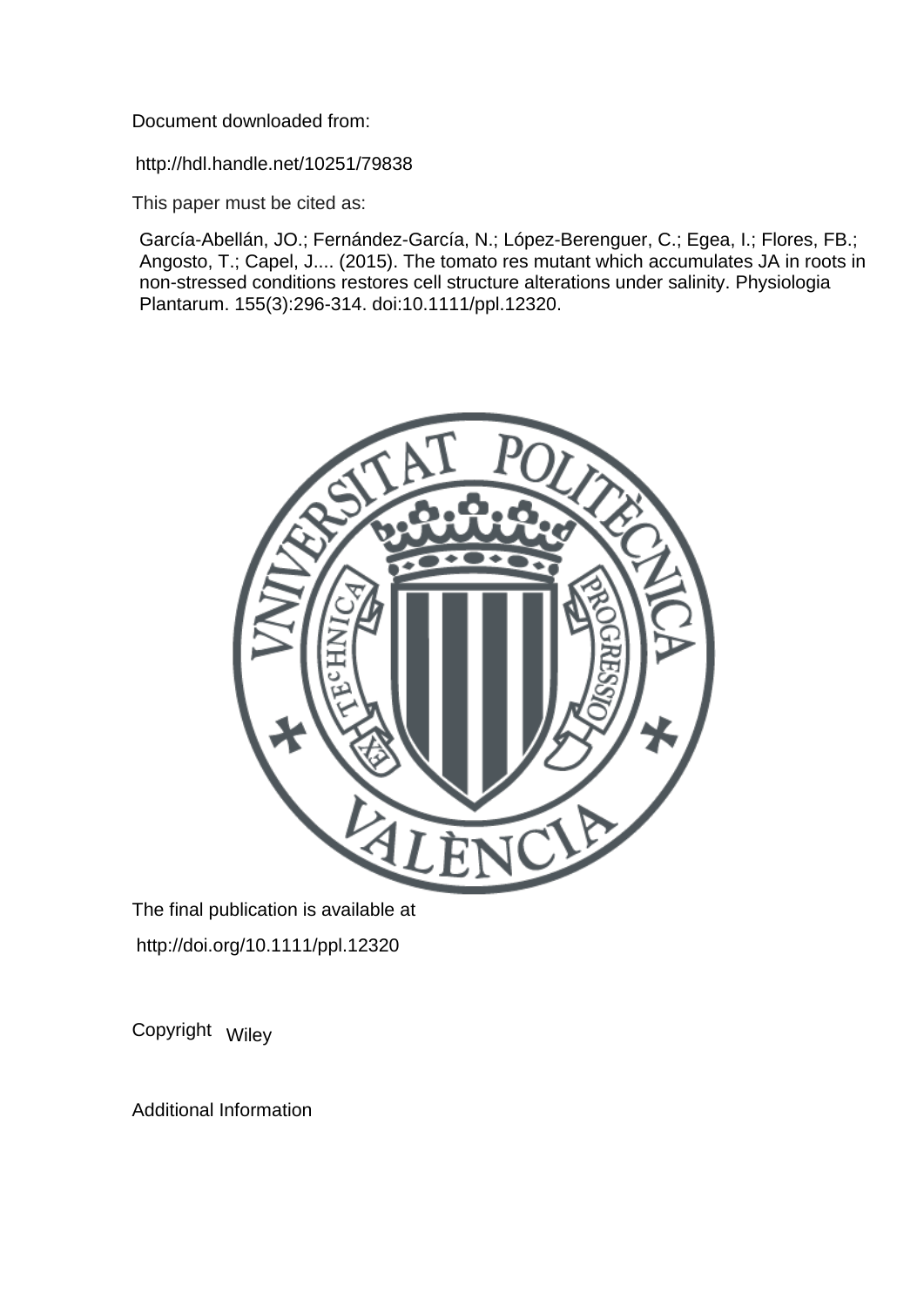### **The tomato** *res* **mutant which accumulates JA in roots in non-stressed conditions restores cell structure alterations under salinity**

**José O. Garcia-Abellana,†, Nieves Fernandez-Garciaa,†, Carmen Lopez-Berenguera ,**  Isabel Egea<sup>a</sup>, Francisco B. Flores<sup>a,</sup>\*, Trinidad Angosto<sup>b</sup>, Juan Capel<sup>b</sup>, Rafael Lozano<sup>b</sup>,  $\mathbf{B}$ enito Pineda<sup>c</sup>, Vicente Moreno<sup>c</sup>, Enrique Olmos<sup>a</sup> and María C. Bolarin<sup>a</sup>

<sup>a</sup>Stress Biology and Plant Pathology Dpt., CEBAS-CSIC, P.O. Box 164, 30100 Espinardo-Murcia, Spain

<sup>b</sup>Agro-Food Biotechnology Research Centre (BITAL), University of Almería, La Cañada de San Urbano, 04120 Almería, Spain

c Plant Biotechnology and In Vitro Culture Dpt., IBMCP-UPV/CSIC, Camino de Vera s/n, 46022 Valencia, Spain

\*Corresponding author, e-mail: borjaflores@cebas.csic.es † Both authors contribute equally to this work

This article has been accepted for publication and undergone full peer review but has not been through the copyediting, typesetting, pagination and proofreading process, which may lead to differences between this version and the Version of Record. Please cite this article as doi: 10.1111/ppl.12320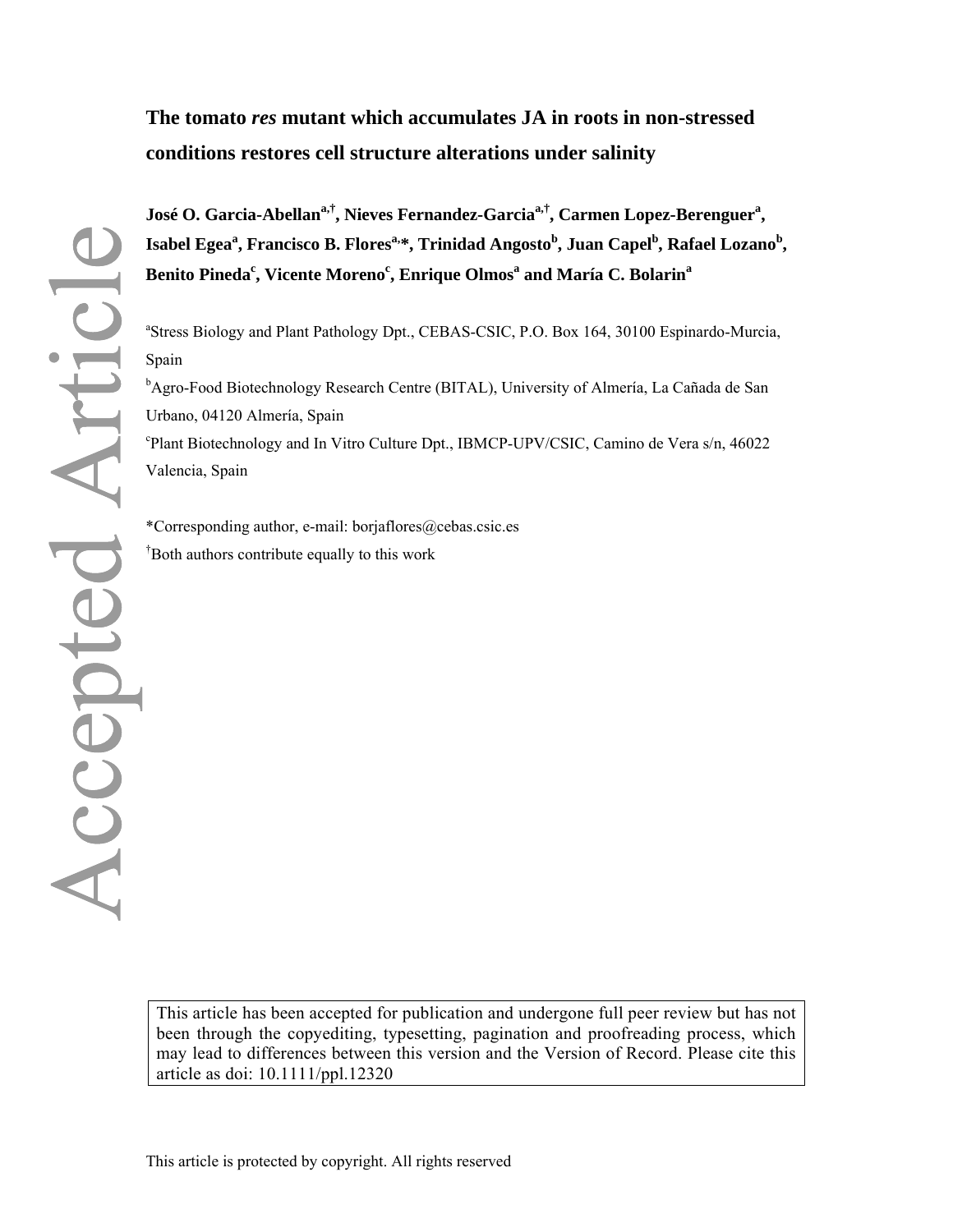Jasmonic acid (JA) regulates a wide spectrum of plant biological processes, from plant development to stress defense responses. The role of JA in plant response to salt stress is scarcely known, and even less known is the specific response in root, the main plant organ responsible for ionic uptake and transport to the shoot. Here we report the characterization of the first tomato (*Solanum lycopersicum*) mutant, named *res* (*re*stored cell structure by *s*alinity), that accumulates JA in roots prior to exposure to stress. The *res* tomato mutant presented remarkable growth inhibition and displayed important morphological alterations and cellular disorganization in roots and leaves under control conditions, while these alterations disappeared when the *res* mutant plants were grown under salt stress. Reciprocal grafting between *res* and wild type (WT) (tomato cv. Moneymaker) indicated that the main organ responsible for the development of alterations was the root. The JA-signaling pathway is activated in *res* roots prior to stress, with transcripts levels being even higher in control condition than in salinity. Future studies on this mutant will provide significant advances in the knowledge of JA role in root in salt stress tolerance response, as well as in the energy trade-off between plant growth and response to stress.

*Abbreviations* – ANOVA, analysis of variance; COI1, coronatine insensitive 1; GC-MS, gas chromatography coupled to mass spectrometry; ICP-OES, inductively coupled plasma optical emission spectrometry; JA, jasmonic acid; JAR1, jasmonoyl isoleucine conjugate synthase 1; JAZ1, jasmonate ZIM domain protein 1; LOXD, lipoxygenase D; LSD, least significant difference test; MeJA, methyl-jasmonate; MS, Murashige-Skoog medium; NaCl, sodium chloride; RH, relative humidity; SE, standard error; TEM, transmission electron microscopy; UBI, ubiquitin; WT, wild-type.

### **Introduction**

Development of crops tolerant to stress is vital to meet the growing food demand through sustainable agriculture (Godfray et al. 2010), since traditional agriculture and conventional breeding cannot uphold this increasing demand, partly because of the increasing salt stress impact due to environmental and climatic changes (Shaik and Ramakrishna 2014). Indeed, increased salinization of arable land is expected to have devastating global effects, resulting in losses of 30% within the next 25 years, and up to 50% by the year 2050 (Bergougnoux 2014). Tomato is the seventh most important crop species, and its production as well as the area turned over to its cultivation has doubled during the last 20 years (Ichihashi and Sinha 2014). Moreover, this species has also become a plant model in agronomic research programs (Ranjan et al. 2012). The simplicity of its genetics with a relatively small genome (estimated to be approximately 900 Mb for the inbred tomato cultivar 'Heinz 1706' used in the recent sequencing of the tomato genome, The Tomato Genome Consortium 2012) has been a highly valued feature in choosing it as a model plant. However, the mechanisms that govern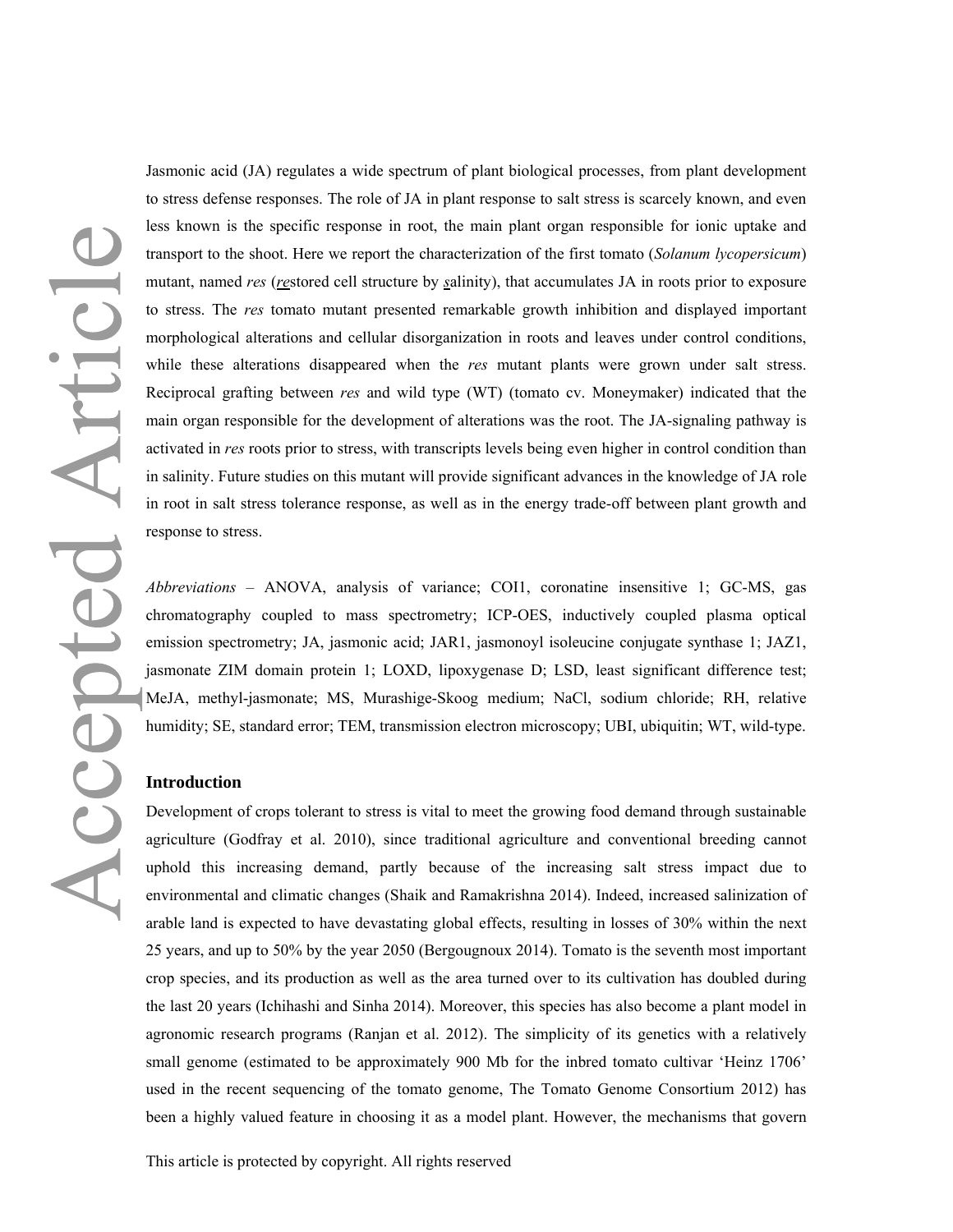responses to abiotic stresses in this horticultural species are not well characterized and only a very small number of genes playing a role in tomato tolerance to salinity have so far been identified (Pineda et al. 2012).

Accepted Articl

Plants are sessile organisms that need to adapt to a changing environment. The specific plant response to a particular stimulus, crucial for its survival, is mediated by plant hormones, and one of these is jasmonic acid (JA). The first step in JA biosynthesis, from alpha-linolenic acid, is catalyzed by 13-lipoxigenase (LOX). Once induced by environmental or developmental signals, JA can be further converted into numerous conjugates, including the bioactive agent jasmonoyl-isoleucine (JA-Ile) that is perceived by a receptor complex consisting of SCFCOI1 with binding sites for IP5 (Thines et al. 2007, Chini et al. 2009, Sheard et al. 2010). The currently accepted model of JA signaling is one where JAZ plays a role as repressor of expression of JA-responsive genes and its degradation via the proteasome releases this gene expression (Fonseca et al. 2009). Specifically JAZ degradation relieves the inhibition of MYC2 transcription factor, leading to activation of JA-responsive genes (Pauwels and Goossen 2011). Recent reports have identified other JAZ-interacting transcription factors that cooperate in the above scheme to determine the specificity of JA-mediated responses (Fernández-Calvo et al. 2011, Qi et al. 2011, Song et al. 2011), but not every molecular component involved in JA signaling has been identified. Indeed, some JA-responsive genes are COI1-independent, and loss of function of MYC2 does not completely impair JA sensitivity, which suggests the possible existence of unidentified components involved in JA signaling (Svyatyna et al. 2014).

Analysis of mutants, mainly from *Arabidopsis thaliana* and tomato (*Solanum lycopersicum*) deficient in JA biosynthesis or signaling, has been extremely useful for the dissection of JA functions (Wasternack 2007, Browse 2009, Chini et al. 2009). Root growth inhibition is one of the first phenotypical effects detected when JA is applied in plants, so JA-insensitive Arabidopsis mutants like *jar1* or *jai1* are similar in root length upon methyl-jasmonate (MeJA) treatment to untreated wild type (Wasternack 2007, Browse 2009). JA is considered a key regulator for expression of stress-responsive genes in virtually all plant species. There are numerous studies on JA-induced defense responses against insects and pathogens as well as mechanical wounding, but few on the responses against abiotic stresses (Wasternack and Hause 2013 and references therein). Recently, several studies have shown that JA positively regulates plant responses to freezing stress in *A. thaliana* (Hu et al. 2013); drought stress in rice (Seo et al. 2011) and other abiotic stresses (Grebner et al. 2013). Since JA regulates the expression of defense-related genes in plants, genetic engineering of plants to induce increased endogenous JA levels may provide a strategy to raise the activity of JA-dependent defense processes, as has been observed in tomato against insect attack (Chen et al. 2006, Yan et al. 2013). However, attempts to increase endogenous JA levels and thus JA-dependent resistance by overexpression of individual JA biosynthetic genes in tomato and other plant species have met with limited success, probably because JA levels are mainly controlled by substrate availability (Li et al. 2003, Stenzel et al. 2003). Thus, plants overexpressing genes coding for allene oxide synthase or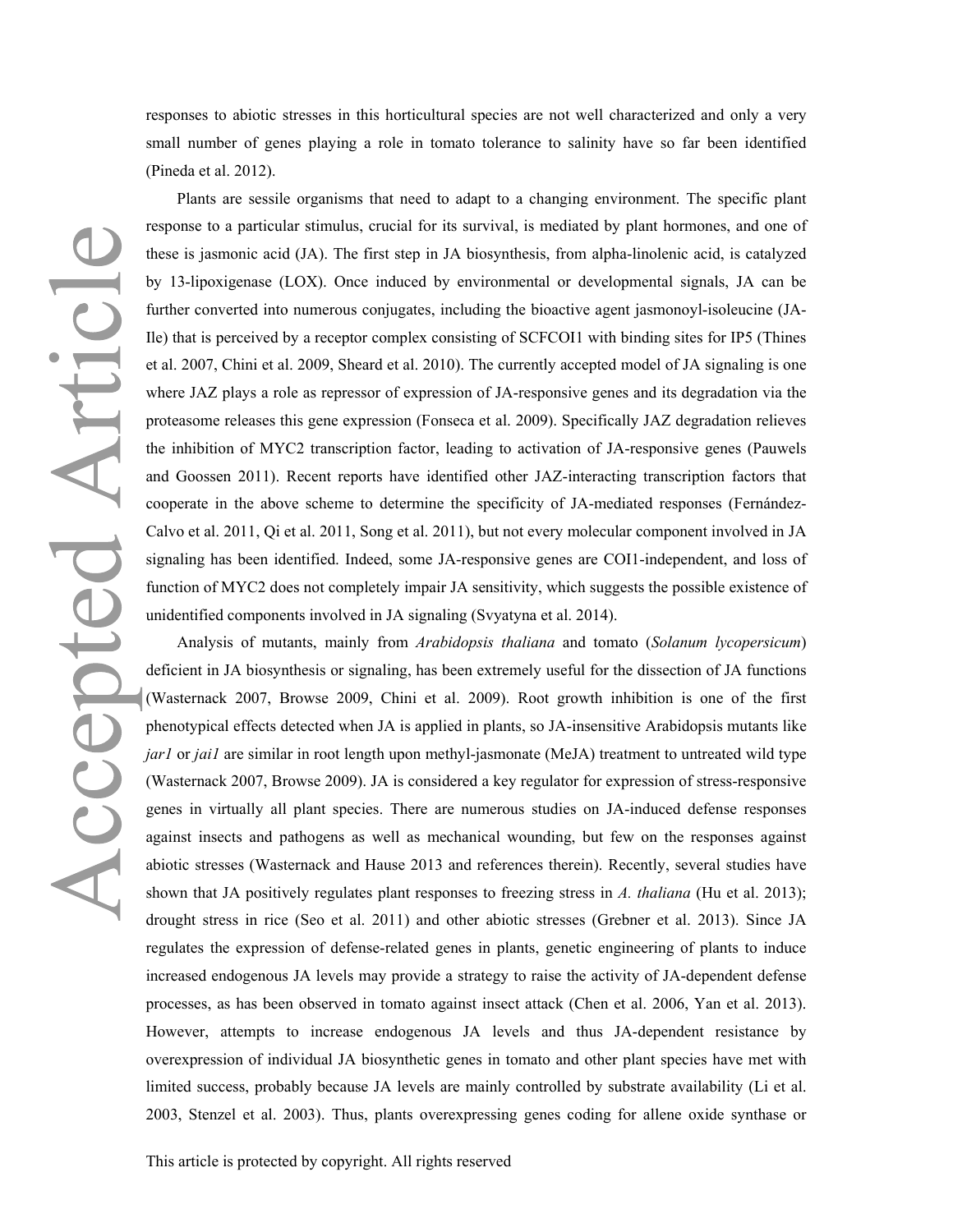allene oxide cyclase did not exhibit high JA levels before wounding or other stimuli (Miersch et al. 2004), which ultimately demonstrates that JA biosynthesis is particularly regulated by the abovementioned substrate availability (Stitz et al. 2011).

Accepted Articl

Plants must defend themselves effectively against biotic and abiotic stresses in order to survive in changeable environments, but this defense is energetically costly and as a consequence it is often accompanied by a significant growth inhibition. Thus, the activation of JA defense signaling severely restricts plant growth, representing a prominent example of growth-defense trade-off in plants (Mitra and Baldwin 2014). Moreover, JA-signaling pathway may be differently regulated in roots and shoots, which may in its turn cause differential responses in both organs, depending on where the initial JA signal was first perceived. In this regard, a great amount of research has been made regarding the role of JA-signaling pathway in shoot, while in root it is relatively less known (Erb et al. 2009, Grebner et al. 2013, Tytgat et al. 2013). Although knowledge of the JA-signaling pathway is important in both shoot and root, in some cases it can be of high priority in root. JA synthesis is critical for defense in *Arabidopsis* and maize (*Zea mays*) against *Pythium* species, which are soil-borne oomycetes (Staswick et al 1998, Vijayan et al. 1998, Yan et al. 2012). In tomato, it has been demonstrated that JA plays an important role in arbuscular mycorrhizal symbiosis (Lopez-Raez et al. 2010). However, the effect of the specific JA induction in root on the salt tolerance has not been practically investigated (Pedranzani et al. 2003).

The root has a key role in abiotic stress like salinity, since it is the first organ that enters in contact with salt and, consequently, that which is mainly responsible for its uptake and transport to the shoot of toxic ions. In order to advance in the understanding of salt tolerance mechanisms displayed by tomato we are screening mutants for identification of those affected in root phenotypes. Here we report the characterization of the recessive tomato (*Solanum lycopersicum*) mutant *res* (*re*stored cell structure by *s*alinity), affected in root development *in vitro* and with important leaf and root morphological alterations and cellular disorganization features *in vivo* under non-stress conditions. However, *res* mutant is able to restore root and leaf morphology and cell ultrastructure when plants are grown under saline conditions. Notably, *res* mutant accumulates JA in root but not in leaf under non-stressful conditions, with the transcript levels of genes involved in JA-signaling and biosynthesis pathways being even higher in *res* roots under control than under salt stress.

### **Material and methods**

### **Isolation of the res mutant**

Tomato (*Solanum lycopersicum* cv. Moneymaker) was used to generate a collection of mutants by using the enhancer trap vector pD991, which contains a constitutively expressed *nptII* marker gene conferring resistance against kanamycin (kan) antibiotic, and a reporter gene (*uidA*) that encodes for ß-glucuronidase (GUS) (Atares et al. 2011, Pineda et al. 2012), following the transformation method previously described (Gisbert et al. 2000). An *in vitro* screening for mutants affected in root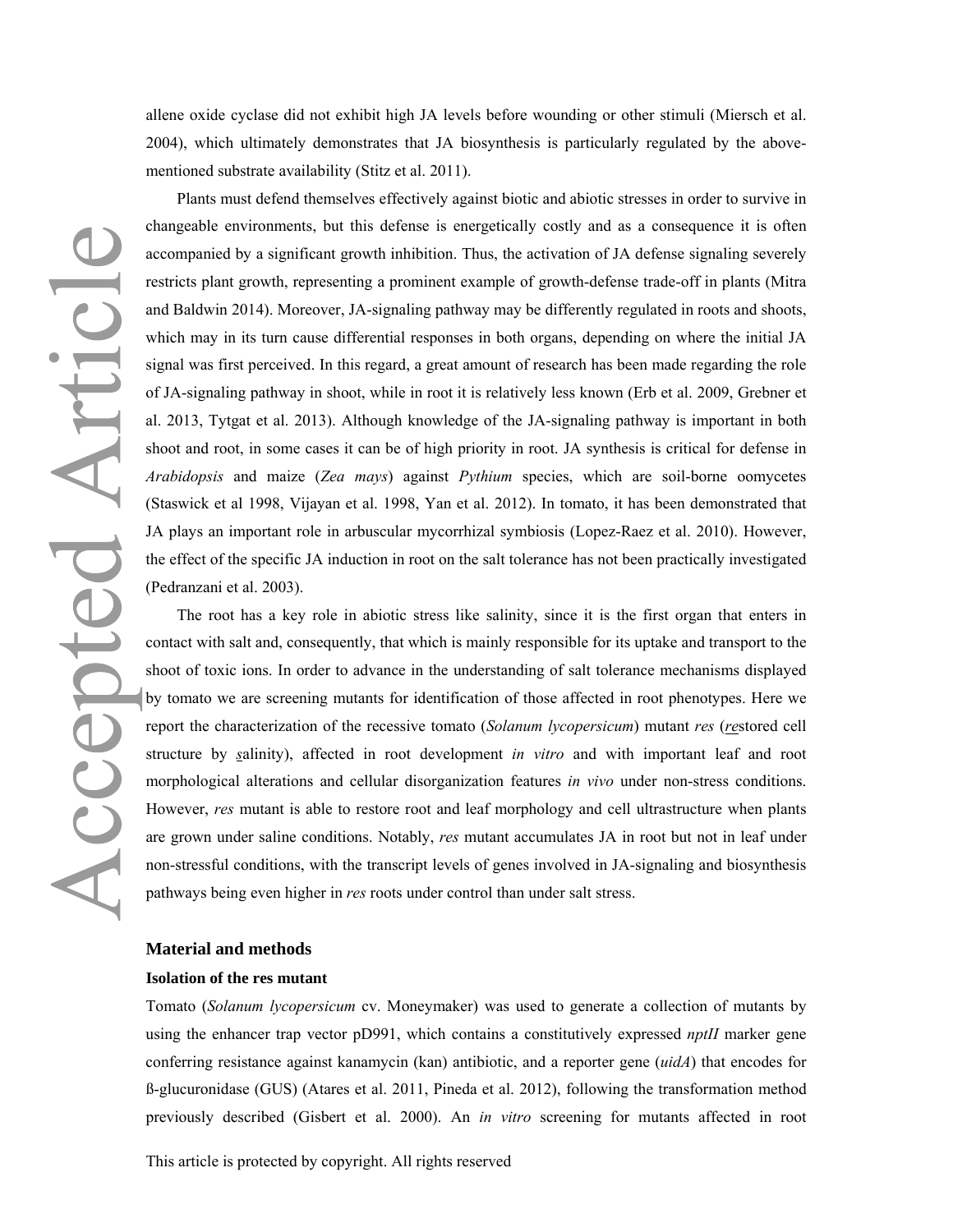phenotype was performed on segregating progenies  $(T_1)$  from self-pollinated transformants  $(T_0)$ , and the recessive *res* mutant was identified. The  $T_1$  progeny segregated 3 Wild type (WT) : 1 Mutant for low root development in Murashige-Skoog (MS) medium (Murashige and Skoog 1962), denoting a single recessive mutation. Segregation analysis of the mutant was also analyzed in two lots of  $T_1$ plants grown *in vivo*, obtaining again a phenotypic segregation of 3WT : 1Mutant. Furthermore, the monogenic and recessive inheritance pattern of the *res* mutant was also confirmed by evaluating  $T_2$ offspring, where homozygous lines for the mutant phenotype were identified. A co-segregation analysis mutant phenotype : kanamycin (kan) resistance was carried out in the homozygous lines  $(T_2)$ by means of a germination test with seeds in MS medium (Duchefa) supplemented with 100 mg  $L^{-1}$ kan (Sigma-Aldrich). Since the mutant phenotype was not correlated with tolerance to kan, one homozygous line for the mutant phenotype but azygous for tolerance to kan was selected and used in the different characterization experiments. To confirm selection of the right line, an amplification by PCR of *nptII* and *uidA* genes in genomic DNA with specific primers was performed, using the tomato elongation factor 1α (*LeEF1α*, acc. AB061263) as endogenous gene (positive control) (Table S1). Also to check for the absence of reporter gene in the selected line, GUS histochemical determination was performed following Atares et al. (2011).

### **Phenotypic characterization in non-stress and salt stress conditions**

For *in vitro* culture, seeds were surface-sterilized with 50% sodium hypochlorite and 3 drops of Triton X-100 (Sigma-Aldrich) for 30 min followed by 3 washes with sterile deionized water for 5, 10 and 15 min. The composition of the control growth medium used was  $\frac{1}{2}$  MS mineral salts (Duchefa) plus sucrose (10 g  $L^{-1}$ ) (Panreac) and indole-3-acetic acid (1 mg  $L^{-1}$ ) (Sigma-Aldrich). For salt treatments, the control medium was supplemented with the corresponding concentration of NaCl (50, 100 and 150 mM). Cultures were maintained under 16 h light / 8 h darkness photoperiod at a constant temperature of 25 $^{\circ}$ C and light with a photosynthetic active radiation intensity of 100 µmol m<sup>-2</sup> s<sup>-1</sup> provided by fluorescent tubes (Sylvania GRO-LUX F36W/GRO –T8, Germany). Germination tests and seedling growth evaluation in terms of shoot and root weights were performed *in vitro* with mutant seeds germinated and seedlings grown in MS medium supplemented with 50  $\mu$ M methyljasmonate (MeJA) (Sigma-Aldrich), using as controls of the experiments seeds and plantlets in MS medium from the *res* mutant and WT.

The *in vivo* phenotypic characterization of *res* was carried out in greenhouse, under conditions previously described (Garcia-Abellan et al. 2014). The salt stress experiments were also carried out in a controlled growth chamber with 16 h light / 8 h darkness photoperiod, with light of a photosynthetic photon flux density (400–700 nm) of 350  $\mu$ mol m<sup>-2</sup> s<sup>-1</sup> at the plant level, provided by fluorescent tubes (Philips Master TL-D 58W/840 REFLEX, Holland), and 25°C and 50–60% of temperature and relative humidity (RH), respectively. Plants were grown with an aerated ½ strength Hoagland solution (Hoagland and Arnon 1950). Salt treatments (100 and 200 mM NaCl) were gradually applied to avoid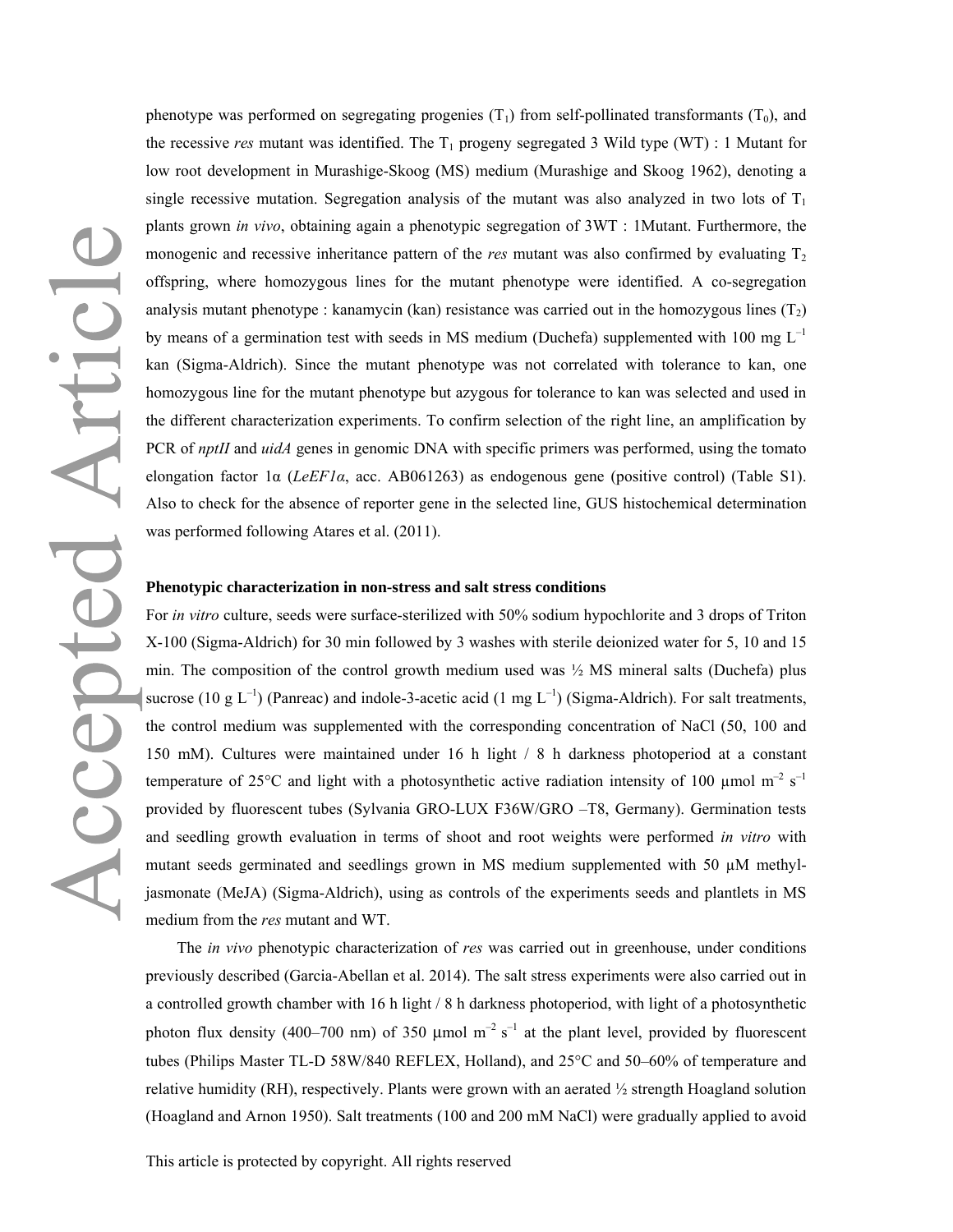osmotic shock. Electric conductivity and pH were checked periodically and nutrient solution was changed once per week until plants have got 4–5 leaves and twice per week when plants were bigger than 6-leaves stage. Each sampling part of the plant material was divided in two subsamples; one was weighed and then dried to determine ion content while another was immediately frozen in liquid nitrogen and kept at –80°C for analyses of JA content and gene expression. At the end of the experiments, fresh weights of shoot and root were determined.

### **Reciprocal grafting**

Wild-type (WT, untransformed tomato cv Moneymaker) and *res* mutant plants were grafted as previously described (Martinez-Rodriguez et al. 2008). Briefly, plants were obliquely cut under cotyledons in the rootstock and over the cotyledons in the scion, and both parts were joined with a grafting tube clip. During the first days, plants were covered with translucent plastic lids, thus the RH was increased until 90% in order to improve the grafting success. Both self-grafted plants of WT and mutant were used as controls. The grafted plants were grown in the same environmental conditions in the controlled-condition growth chamber, except for the photoperiod; after the first day, in which the grafted plants remained in dark conditions, the photoperiod was gradually increased over 3 days until the required final values were achieved (daylight length of 16 hours with a photon flux density of 350  $μ$ mol m<sup>-2</sup> s<sup>-1</sup>).

### **Microscopy analysis**

### *Transmission electron microscopy (TEM)*

Leaf sections  $(1 \times 1$  mm from the most recent fully expanded leaves) and root sections from the tip  $(1 \times 1$ x 2 mm) were fixed with 2.5% glutaraldehyde and 4% paraformaldehyde in 0.1 M sodium phosphate buffer (pH 7.2) for 2.5 h. After three washes with the buffer, samples were post-fixed in 1% osmium tetroxide, in the same buffer, for 2 h. After this, three washes with phosphate buffer were performed. All fixed tissues were dehydrated in a graded series of ethanol (35, 50, 70, 96 and 100%), then infiltrated, first with propylene oxide and then with propylene oxide and Spurr's resin mixture. The samples were then immersed in Spurr's resin overnight at 4°C. The samples were finally transferred to flat embedding molds filled with Spurr resin and polymerized at 68°C for 24 h. Blocks were sectioned on a Leica EM UC6 ultramicrotome (Leica Mikrosysteme, Hernalser Hauptstraße, Vienna, Austria), collected on copper grids and stained with uranyl acetate followed by lead citrate. Sections were examined using a Philips Tecnai 12 transmission electron microscope (Philips, Eindhoven, The Netherlands) equipped with a CCD SIS MegaView III camera (1280×1280 pixel, 12 bit).

### *White light microscopy*

Semi-thin sections (0.5–0.7 μm thick) of material prepared for TEM (see earlier) were cut with a Leica EM UC6 ultramicrotome. The sections were stained with toluidine blue:  $2-5$  min in  $1\%$  (w/v)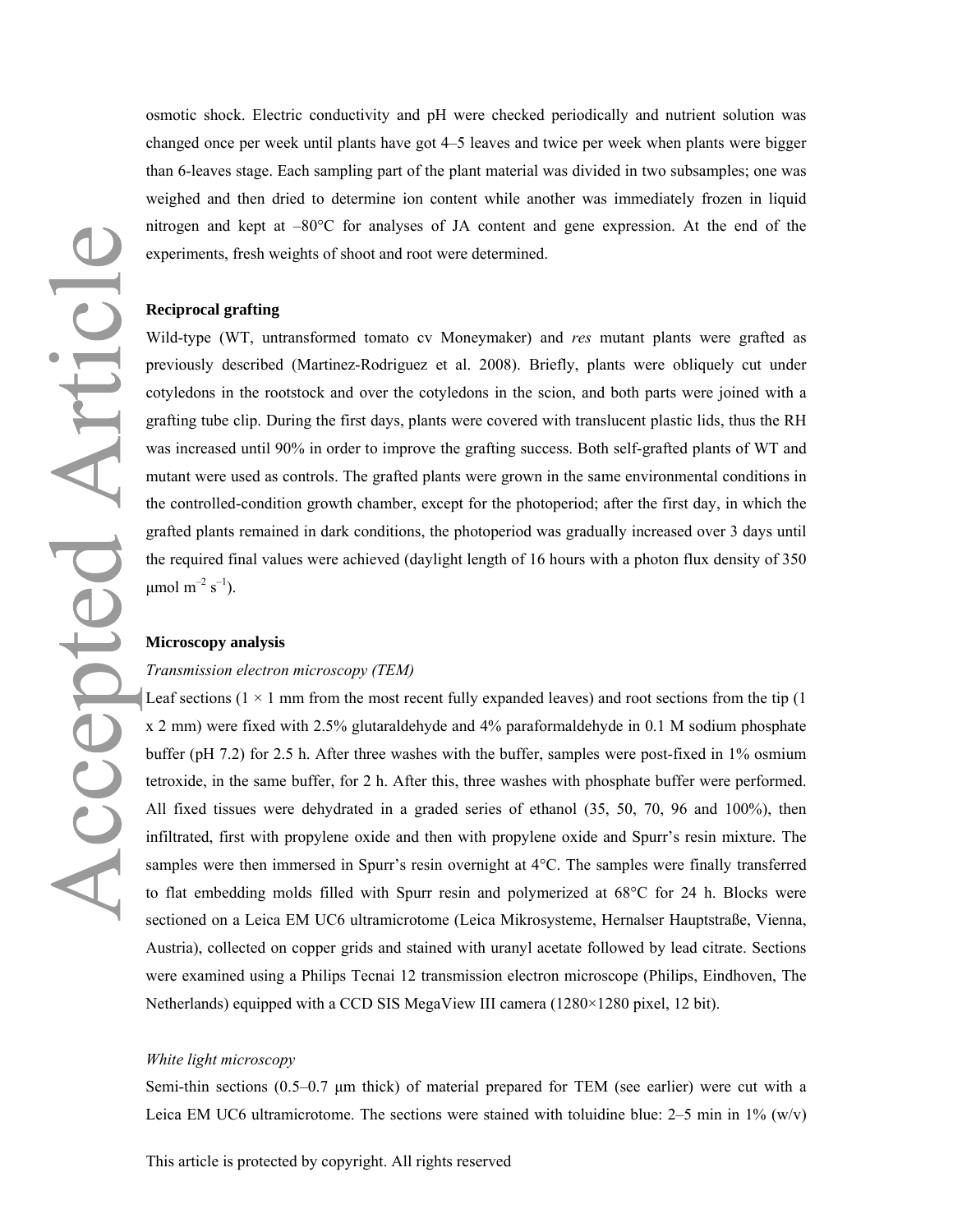toluidine blue, in 1% borax solution, at  $60^{\circ}$ C. The sections were rinsed with water and air in a dustfree environment, before being mounted in DPX and observed with a Leica DMR light microscope (Leica Microsystems, Wetzlar, Germany).

The chemical reagents used in the microscopy process are from Electron Microscopy Sciences (Hatfield, USA).

### **Cation concentration analysis**

The concentrations of Na<sup>+</sup> and K<sup>+</sup> were measured in plant material dried for 48 h at 80 $^{\circ}$ C, milled to powder and digested in a concentrated HNO<sub>3</sub>:HClO<sub>4</sub> (2:1 v/v) solution. In the digestion products Na<sup>+</sup> and  $K^+$  were analyzed by inductively coupled plasma optical emission spectrometry (ICP-OES) Thermo ICAP 6000 SERIES (Ionomics Platform from CEBAS-CSIC, Murcia, Spain) and results expressed as mmol  $kg^{-1}$  DW.

### **Chlorophyll content and fluorescence analysis**

Chlorophylls content was analyzed by measuring chlorophylls fluorescence by means of a leaf chlorophyll meter SPAD-502 (Minolta, Kyoto, Japan). The Soil Plant Analysis Development (SPAD) units that the equipment renders are correlated with the plant chlorophylls content (Hoel and Solhaug 1998). Measures were taken in three different areas of the leaf and the averaged values were calculated. Chlorophylls fluorescence was analyzed by means of a portable Chlorophyll Fluorometer (Opti-Sciences, Hudson, NH, USA). This measurement gives us the maximal photochemical efficiency of photosystem II estimated as  $F_v/F_m = (F_m - F_0)/F_m$ , where the  $F_v/F_m$  was the ratio between the variable fluorescence and the maximal fluorescence.  $F_m$  is the maximal fluorescence intensity in leaves adapted to darkness during 30 minutes, induced by a far red light excitation source (3000 µmol  $m^{-2}$  s<sup>-1</sup>) during 0,8 s.  $F_{0}$  is the minimal fluorescence intensity due to the exposition of leaves to a actinic light source (400  $\mu$ mol m<sup>-2</sup> s<sup>-1</sup>) (Maxwell and Johnson 2000).

### **Analysis of jasmonic acid and methyl jasmonate**

Samples quantification were carried out at the Technical Services of the CSIC Institute in Seville (Instituto de la Grasa; http://www.ig.csic.es/index.php/contenido/ver/46/Servicio%20de%20Masas). The method used for the quantitation in plant tissue of JA and MeJA by gas chromatography – mass spectrometry (GC-MS) has been previously published (Rodriguez-Serrano et al. 2006, 2009).

### **Quantitative Real-time PCR analysis**

For gene expression analysis, plant material was sampled, immediately frozen in liquid  $N_2$  and kept under –78°C until analysis. Total RNA was extracted as described in Garcia-Abellan et al. (2014). Contaminating DNA was removed with RNAse-free DNase (DNA-free kit, Ambion) and RNA quality was assessed by electrophoresis on a denaturing agarose gel. Total RNA was quantified in a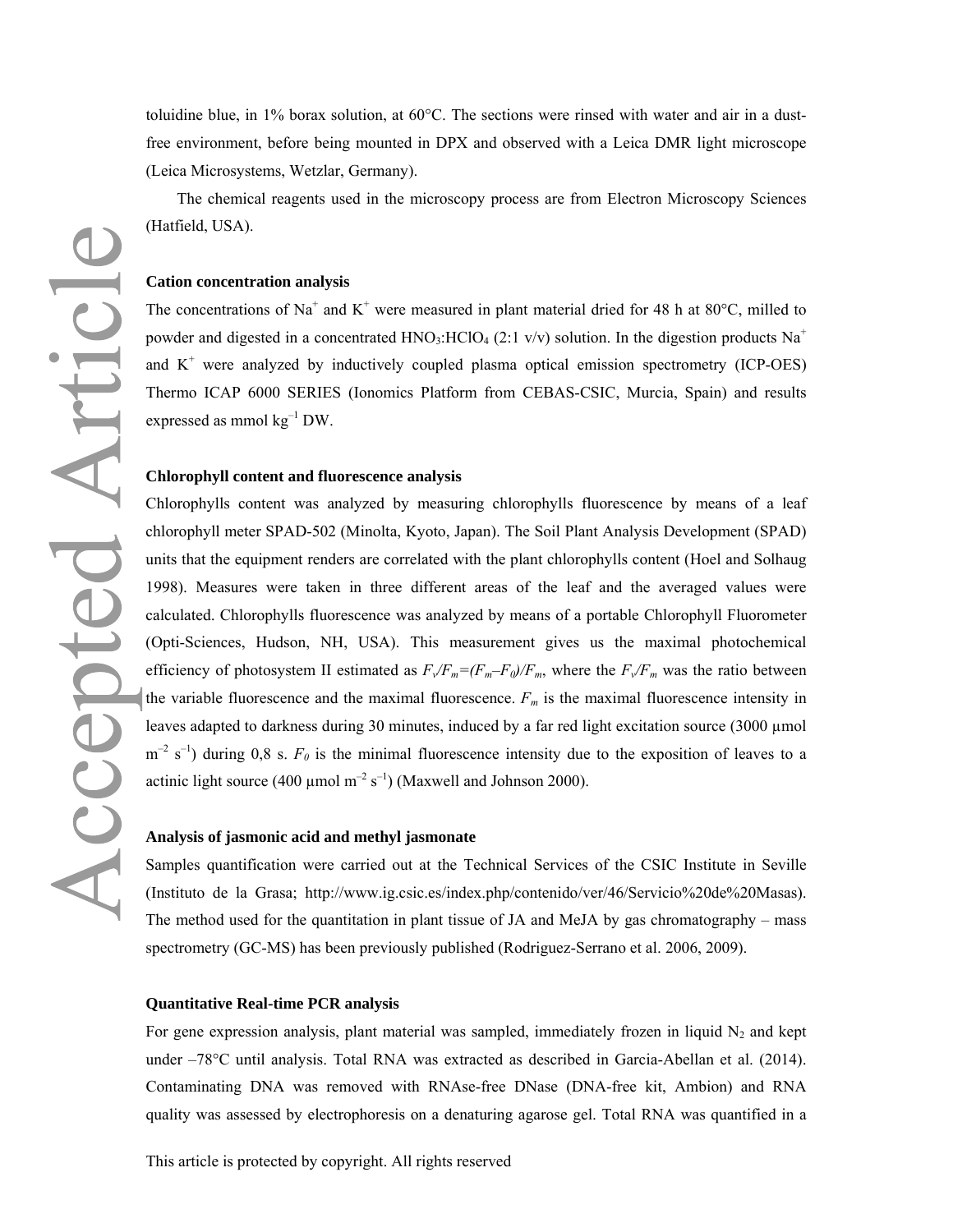GeneQuant II spectrophotometer (Pharmacia Biotech) and 5 μg were used for cDNA synthesis with First Strand cDNA Synthesis Kit (Thermo Fisher Scientific). Real-Time PCR was performed in a Rotor Gene 3000 cycler using Rotor-Gene® SYBR® Green PCR Kit following the manufacturer guidelines.

The expression levels of Lipoxygenase D (LOXD), Jasmonoyl Isoleucine Conjugate Synthase 1 (JAR1), Coronatine Insensitive 1 (COI1), Jasmonate ZIM Domain Protein 1 (JAZ1) and MYC2 genes were assessed by quantitative real-time qPCR using 1 µl of undiluted cDNA mixed with iQ SyBr Green Supermix (BioRad), and 0.45  $\mu$ M of forward and reverse primers (Table S1) using assay conditions as previously described (Garcia-Abellan et al. 2014). All reactions were performed in triplicate with three different RNA extracts for each sample. Gene expression was quantified using the comparative method  $(2^{-\Delta\Delta Ct})$  (Schmittgen and Livak 2008). Relative expression data were calculated from the difference in threshold cycle (ΔCt) between the studied genes and the internal control gene UBI (ubiquitin from tomato). To calculate the relative expression level the expression level in root of WT plants in absence of salt stress for 2 days was used as the calibrator sample (equal to 1).

### **Statistical analysis**

Data were statistically analyzed using the SPSS 13.0 software package by one-way ANOVA and LSD or Student's *t* test ( $P \le 0.05$ ). All data are given as mean  $\pm$  SE ( $n =$  sample size). Significant differences between means were denoted by different lower case letters or asterisks.

### **Results**

### **Identification and phenotypic characterization of** *res* **mutant**

In the mutant population generated from the tomato cv Moneymaker (Pineda et al. 2012), one of our objectives was to identify mutants affected in root development, as root is the organ involved in the uptake and transport to the shoot of saline ions. First, the *in vitro* screening of this collection was carried out, where the *res* tomato mutant was identified. Subsequently, the selected lines were phenotyped *in vivo* in both conditions, control and salt stress. The segregating progeny (T<sub>1</sub>) of the *res* mutant grown on MS medium segregated for root development, showing the mutant plants lower root growth than plants with WT phenotype, while apparently no phenotypic differences were found in the shoot (Fig. S1A). Thus, the weights were slightly lower in seedlings with mutant phenotype (1.7  $\pm$ 0.12 g) than in those with WT phenotype  $(2.4 \pm 0.25 \text{ g})$ . Subsequently, morphology and segregation analyses of the mutant were fulfilled *in vivo*, both in the transformed  $(T_0)$  and in the segregating  $(T_1)$ generations.  $T_0$  plants exhibited similar plant morphology, growth rate and development characteristics to WT plants (Fig. S1B). In  $T_1$  mutant plants exhibited slower shoot growth rate throughout their life cycle and chlorosis from the cotyledon stage, which progressed to leaf chlorosis as plant growth advanced (Fig. S1C). Mutation inheritance was first studied by growing 82  $T_1$  plants, of which 15 showed mutant phenotype and 67 presented WT phenotype, and the Chi-square test for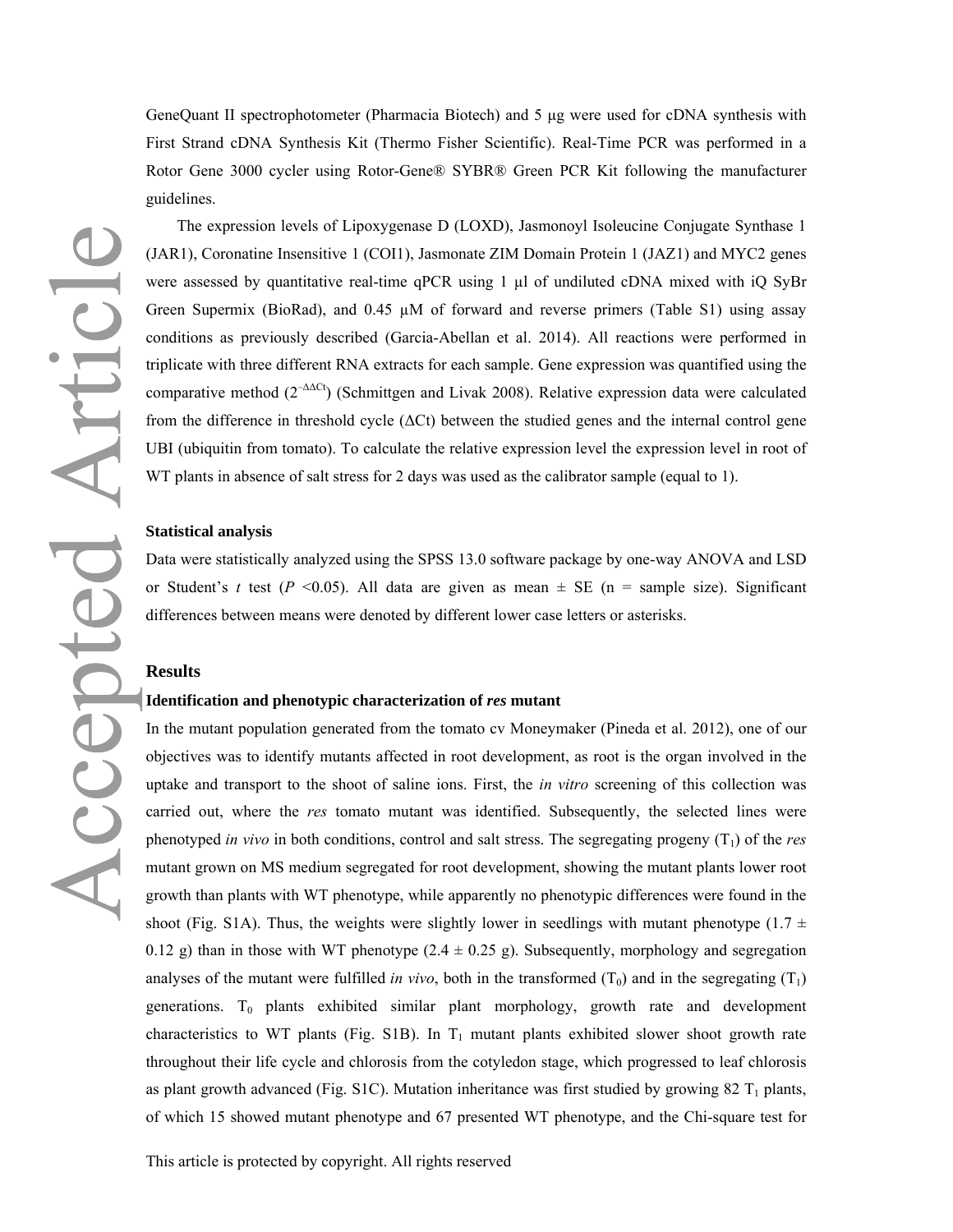the expected ratio of 3 WT:1 mutant was 1.97 ( $P > 0.5$ ). This was further confirmed in additional T<sub>1</sub> plants (98 plants) and the phenotypic segregation (79 WT : 19 mutant) was also concordant with a monogenic and recessive inheritance pattern of the mutant phenotype ( $\chi$ 2 = 1.65, *P* > 0.5)**.** Furthermore, samples were highly homogenous ( $\chi$ 2 = 0.03, *P* > 0.5) as indicated by the homogeneity analysis. The inheritance of the *res* mutation was also confirmed by evaluating  $T_2$  offspring, since the reproductive development of *res* seems not to be affected by the mutation, producing flowers that are indistinguishable from WT ones and yielding fruits that, although smaller than WT, produce viable seeds (Fig. S1C).

By growing  $T_2$  offspring, we identified homozygous lines for the mutant phenotype (all descendants having chlorosis from the cotyledon stage and very slow growth rate), hemizygous plants (segregating 3:1) and azygous plants (all descendants showing WT phenotype). A further verification of the recessive inheritance of the *res* mutation was performed by measuring total chlorophylls content in homozygous, hemizygous and azygous *res* plants and comparing these data with WT plants (Fig. S2). Azygous and hemizygous plants have similar chlorophyll content to WT plants, while a significant reduction in this content was observed in homozygous plants. Since *res* mutant comes from an insertional mutagenesis program applied in tomato with T-DNA and enhancer trapping, with *nptII* as marker gene (Atares et al. 2011, Pineda et al. 2012), we subsequently analyzed co-segregation of the mutant phenotype with resistance against kan conferred by *nptII*. We observed that *res* phenotype was not correlated with tolerance to kan and, therefore, the mutation was not tagged by a T-DNA insert. The following step was to identify among the  $T_2$  generation homozygous lines for the mutant phenotype, in particular one homozygous line for the phenotype but azygous for tolerance to kan, a result that was confirmed by PCR on genomic DNA using specific primers to amplify the marker gene (*nptII*), as well as the reporter gene (*uidA*), which are characteristic components of the T-DNA cassette (Fig. S3A). GUS histochemical determination was also performed to check the identification of the  $T_2$  line homozygous for the phenotype but azygous for the T-DNA insert by observing the absence of GUS staining (Fig. S3B). This line has been used in all experiments carried out for the characterization of the mutant.

The tomato *res* mutant exhibited phenotypic alterations in both shoot and root of plants grown *in vivo* (Fig. 1A). When plants were grown in hydroponic culture, the mutant exhibited a dwarf phenotype, with chlorotic leaves, as previously observed in  $T_1$  progeny (Fig. 1B). But the most outstanding phenotypic alteration in the mutant was the impressive morphological alterations observed in the root (Fig. 1C), which had not been so clearly observed when plants were previously grown in inert substrate. Thus, *res* not only produced fewer and shorter roots, but also the root development was drastically altered. In order to elucidate whether the root was the organ responsible for the morphological alterations observed in the shoot or *vice-versa*, a reciprocal grafting experiment between WT and *res* was performed and the phenotypic response was compared with self-grafted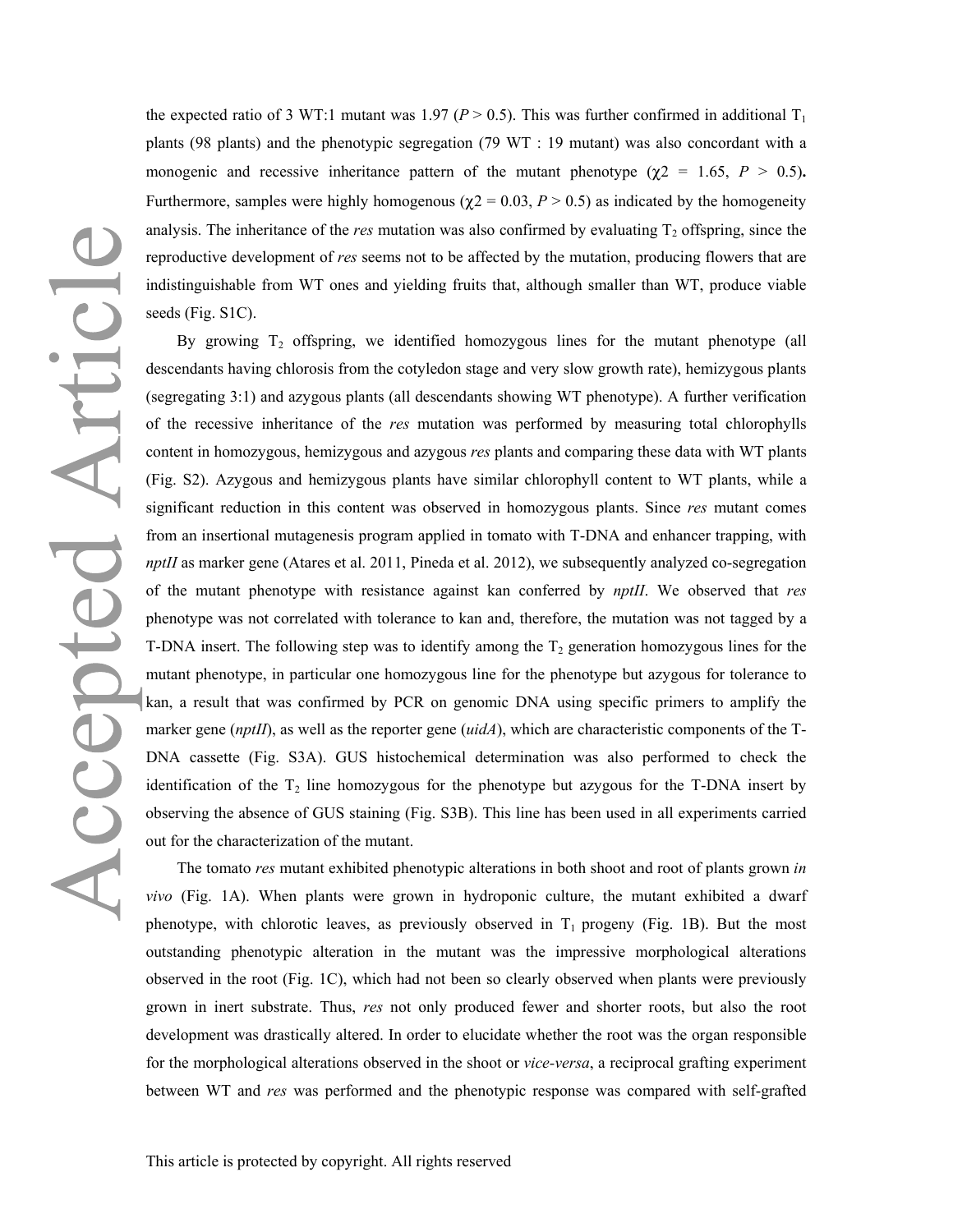plants of each genotype. The graft-combination using WT as scion and *res* as rootstock shows that mutant root induced a severe reduction of shoot growth, with the negative effect being already evident 10 days after grafting (Fig. S4A). After 25 days the shoot weight of WT/*res* grafted plants was reduced by up to 60% with respect to the self-grafted WT plants. In contrast, grafting of mutant onto WT significantly increased shoot weight by up to 200% with respect to *res* self-grafted plants (Fig. S4B), although mutant leaves continued to be affected by chlorosis. These results suggest that root is mainly responsible for the shoot growth reduction in the mutant plant.

### **Salt response of** *res* **mutant is characterized by the disappearance of root and leaf morphological alterations and restoration of cell structure**

The mutant showed salt stress tolerance when seedlings were grown *in vitro* at different NaCl levels, with the biggest differences between WT and *res* mutant being observed when the highest levels of NaCl were applied (Fig. S5A, B), when it is observed that the plant weights diverged the most, and were lower in WT than in *res* (Fig. S5B). *In vivo, res* plants grew much slower than WT, achieving important differences in plant weights under control conditions (Fig. S5C, D**).** However, when plants were grown at 200 mM NaCl for 15 days, WT plant growth was significantly reduced while *res* plants increased their shoot and root growth under salt stress, compared with control conditions**,** although the plant weight continued to be much lower in *res* mutant than WT (Fig S5D). Moreover, leaves from *res* became dark greenish after 15 days 200 mM NaCl, with a similar aspect to WT leaves (Fig. 2A), and the data of chlorophyll and fluorescence showed that mutant plants were able to achieve the normal levels of WT with salinity (Fig. S5E).

Microscopic studies were performed to dissect leaf anatomy of *res* vs. WT in control and salt stress (15 days 200 mM NaCl) conditions (Fig. 2B). The micrographs of transversal leaf sections from plants grown in unstressed condition revealed that cells in the leaf epidermis and the palisade parenchyma are totally disorganized in *res*, which makes it difficult to differentiate between palisade parenchyma and spongy parenchyma. The most striking feature at this level is that mutant leaves recovered the typical structure of WT plants when grown in saline conditions. Since the mutant is deficient in chlorophylls, we decided to further explore the ultrastructure of chloroplasts by TEM. WT leaves in the control condition showed well-organized chloroplasts with starch grains (Fig. 3). The grana stacks of chloroplasts were typically composed of 5–10 thylakoids, with a significant number of plastoglobuli (Fig. 3A, B). However, *res* chloroplasts clearly showed a disorganized ultrastructure, especially showing dilated thylakoids (Fig. 3C–F). When WT leaves were grown in saline conditions (200 mM NaCl), the ultrastructure of the WT chloroplasts was significantly altered (Fig. 4A, B). The most evident effect of salt treatment was the reduction of starch grain and dilatation of the thylakoid lumen in salt treatment. Interestingly, *res* chloroplasts under salt treatment recovered a similar ultrastructure to WT; some were reorganized, showing well-stacked grana similar to WT (Fig. 4C, D), while others presented altered grana with dilated thylakoids (Fig. 4E, F). Thus, *res* chloroplasts after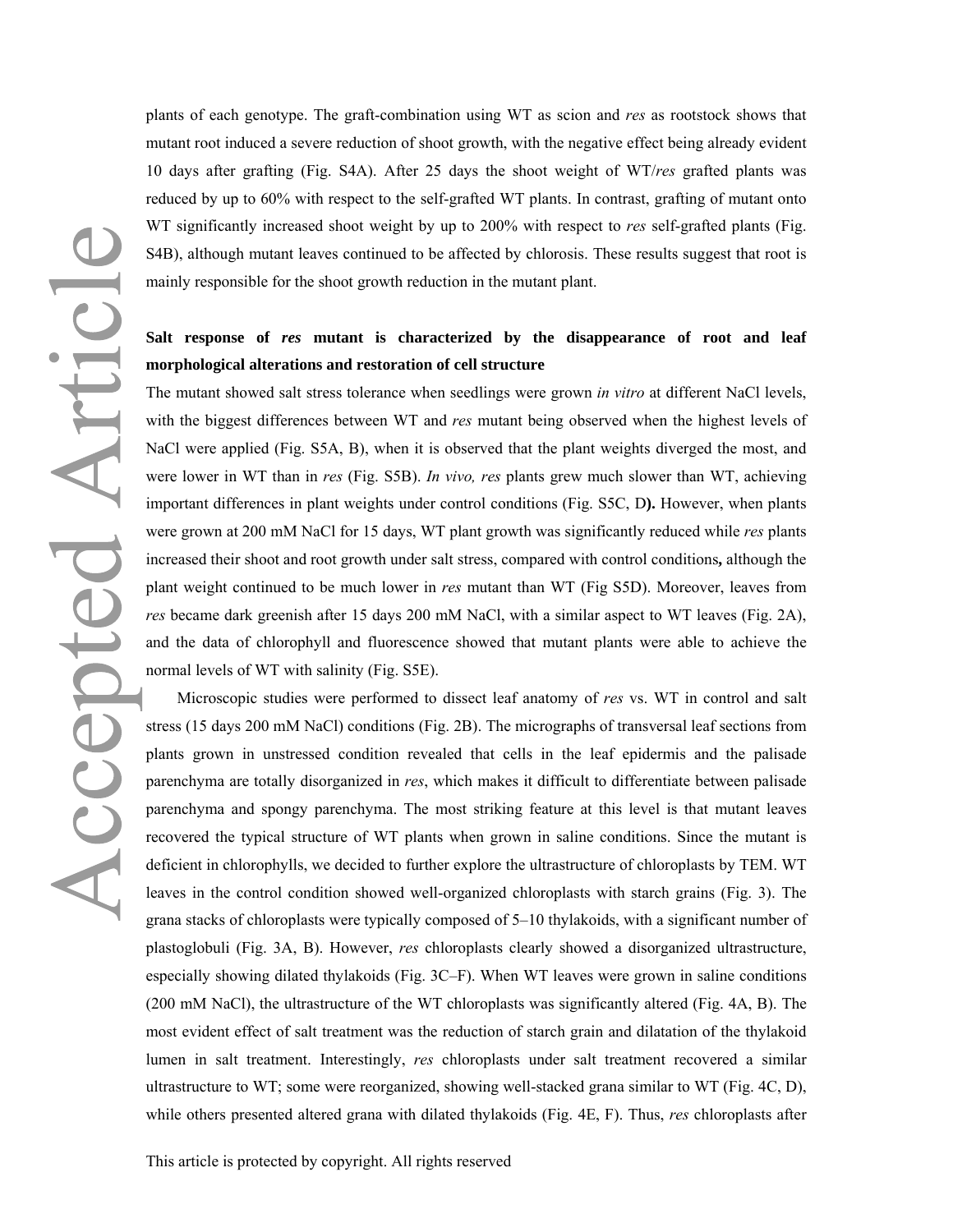10 days of 200 mM NaCl had become indistinguishable from WT ones in salt stress condition.

In roots, the morphological alterations observed in *res* mutant under control condition also disappeared when plants were exposed to salinity (Fig. 5A, B). After 10 days at 200 mM NaCl, mutant roots had completely recovered a normal morphology: *res* root primordia were developed in truly secondary roots, instead of being arrested in this developmental stage, as occurred in control condition. A close observation of the *res* root tips revealed a thicker area in the control condition, which disappeared when the mutant was subjected to salt stress. At microscopic level, in *res* transversal root sections a patent alteration in the pericycle showing abundant anomalous root primordia and vascular bundles was observed in the control condition. In salt stress the *res* root section microscopic visualization revealed the recovery of the normal structure in the vascular cylinder, but still some primordia development was detected. It is also interesting that this root morphological transformation process in *res* seemed to be completely dependent on the salt stress condition, since *res* root alterations reappeared again in mutant plants grown 10 days in salt stress condition and afterwards for 5 days in the control condition (Fig. 5A). The micrographs of *res* root sections after passing from salt stress to control condition also confirmed the formation of new primordia in the pericycle, which could be responsible for the new root alterations macroscopically observed (Fig. 5B). These results indicate that salinity induces normalization of leaf and root morphology.

### **The salt tolerance of** *res* **mutant does correlate with increased accumulation of K<sup>+</sup>**

To physiologically characterize the response of the mutant to salinity we analyzed Na<sup>+</sup> and K<sup>+</sup> contents in roots and leaves, analyzing separately the developing or young leaves and the 3rd completely developed or adult leaves. At 200 mM NaCl, root and leaf  $K^+$  concentrations of the salttreated plants for 15 days were significantly higher in *res* plants with respect to WT, whereas no differences were found between both genotypes in control conditions (Fig.  $6A$ ). Na<sup>+</sup> concentrations were generally similar in mutant and in WT, except for a significant decrease in the young leaves of the salt-treated *res* plants, compared with WT ones (Fig. S6A). Under control conditions, no differences were found in the  $\text{Na}^{\dagger}/\text{K}^{\dagger}$  ratio of WT and *res*, while this ratio was significantly lower in *res* compared with WT in all three plant organs analyzed under salinity, achieving a ratio of 2.1 in young leaves of *res* mutant, while in WT the ratio was 8.6 (Fig. S6B).

To corroborate this maintenance of  $K^+$  homeostasis in *res* under salt stress,  $K^+$  concentration was also analyzed in the reciprocal combinations of grafted plants between WT and *res*, before applying salt stress and after 15 days at 200 mM NaCl (Fig. 6B). Similar values were found in the different grafting combinations in non-stress conditions (data not shown). However,  $K^+$  concentrations of root and young and adult leaves (3rd developed leaf) of salt-treated plants increased not only in *res* selfgrafted plants but also in the grafted plants using WT as scion and *res* as rootstock.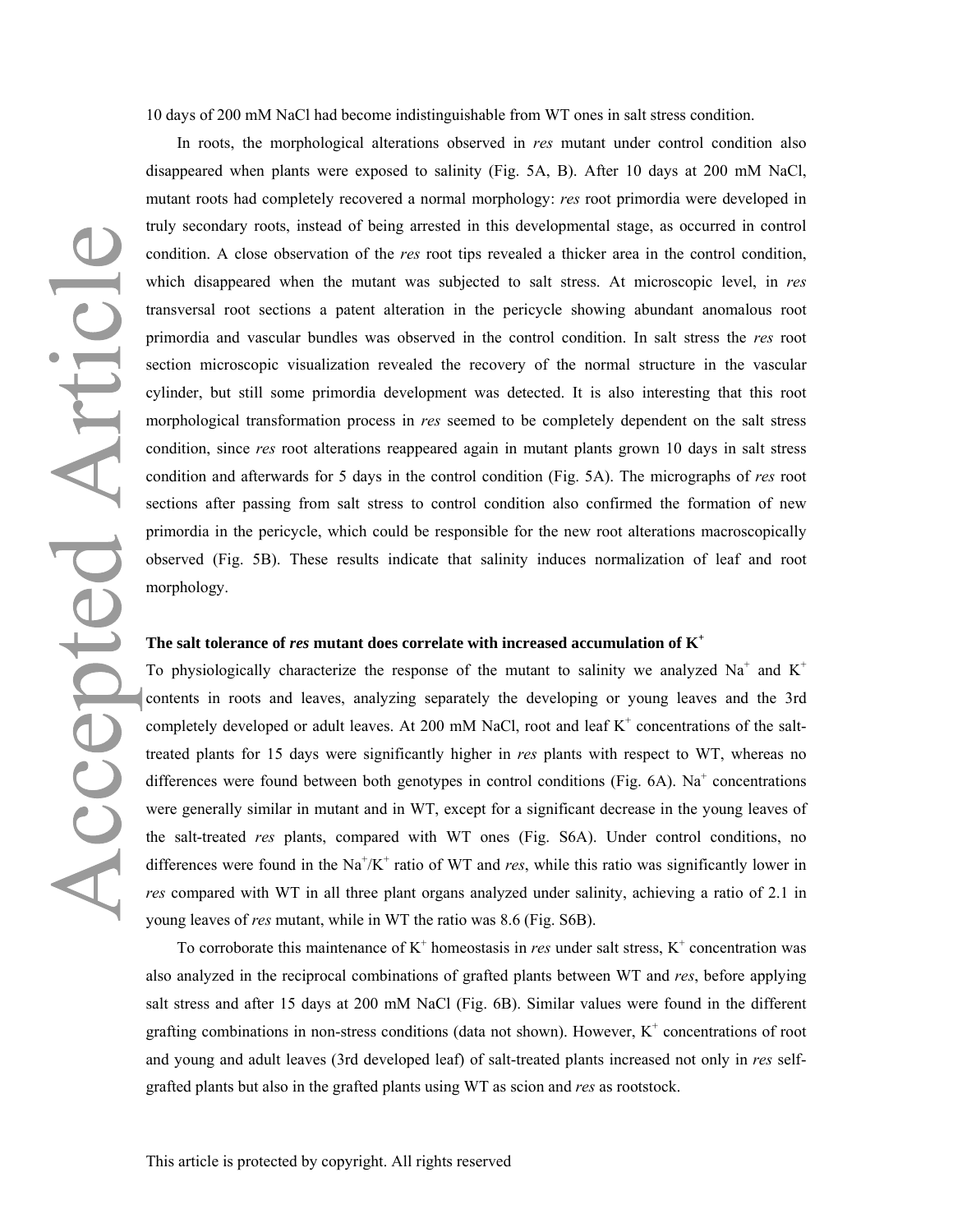**The** *res* **tomato mutant accumulated high JA levels in root but not in leaf in absence of salt stress** 

The phenotype of arrested root growth and altered root architecture in *res* mutant under control conditions could be due to a hormonal alteration in *res* root, especially auxins and JA. Preliminary *in vitro* assays with WT and *res* mutant in medium without and with auxins and JA showed that there were only evident changes in root development of the mutant by JA, but not by auxins (data not shown). Thus, when WT and *res* seeds were germinated in MS medium without and with 50 µM MeJA, no significant differences were found in the germination rate of *res* and WT seeds in MS medium, while the germination percentage decreased significantly more in WT than mutant when MeJA was added to MS medium (Fig. S7A). Also the reduction of root and shoot growth in seedlings by treatment with MeJA was evaluated (Fig. S7B). MeJA treatment did not affect root weight in *res*, while WT suffered a notable reduction (72%). A similar trend was observed in shoot growth for WT and *res*, although the reduction percentage was lower in *res* mutant. These results together with the root alterations in *res* mutant suggested that *res* mutant may be accumulating JA without activation by a stressful condition.

To confirm this hypothesis, JA and MeJA were measured in both roots and adult leaves (the  $1<sup>st</sup>$ and  $2<sup>nd</sup>$  developed leaves) of WT and mutant plants grown without stress and after 15 days at 200 mM NaCl (Fig. 7A, B). The endogenous level of JA in root was more than 6-fold higher in mutant than in WT plants under control condition. Moreover, JA levels in mutant plants were maintained in both conditions, without and with salt stress application. Meanwhile, JA content significantly increased with salinity in WT roots, although it was significantly lower than that of mutant roots. In contrast, leaf JA content was lower in *res* than in WT under the control condition, while the opposite behavior was observed under salt stress. In this experiment, MeJA levels were also analyzed, as one of the most common reactions in JA metabolism consists of its methylation at the carboxyl group to yield MeJA. Root MeJA content was higher in *res* with respect to WT only under control conditions, while this was reduced more than 50% under salinity in *res* compared with WT. In leaf, reduction of MeJA content was observed in the mutant, compared with WT, without and with salt stress. Regarding the relative distribution of JA and MeJA, opposite tendencies were shown by WT and *res* mutant (Fig. 7C); while JA in WT was mainly metabolized to MeJA, in agreement with the higher percentages of MeJA (except for leaf in control condition), *res* exhibited higher contents of JA than MeJA under both situations, without and with stress, in both plant organs analyzed, roots and leaves.

### **Roots of the** *res* **mutant increase the gene expression of the biosynthesis and signaling JA pathways**

The expression analysis of genes involved in the biosynthesis and signaling pathways of JA was performed in roots of *res* and WT plants grown in control and salt stress condition (200 mM NaCl) for 2 days (prior to the reorganization of the root morphology), and after 15 days of salt treatment (when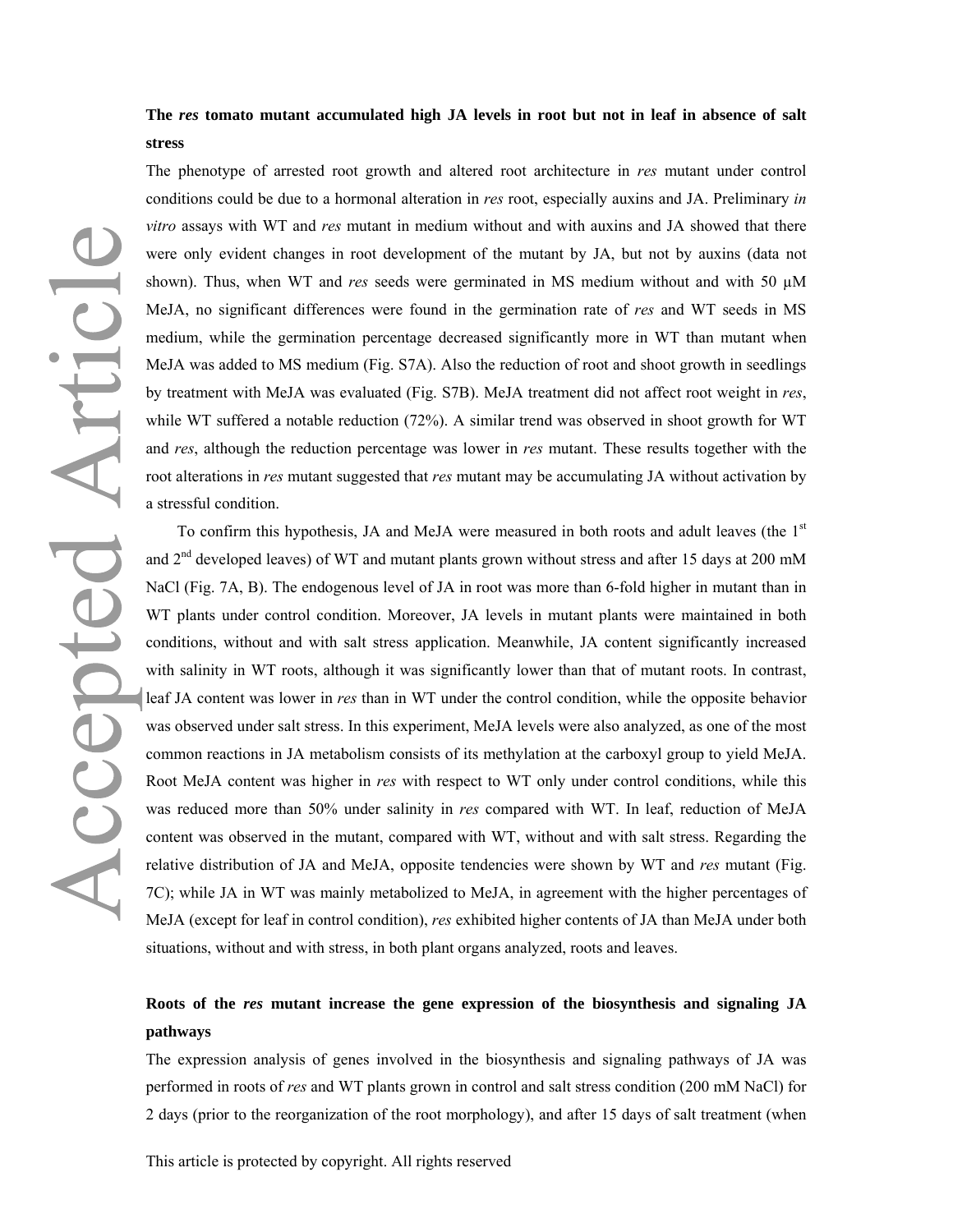the process has been completed). Among the genes encoding enzymes in the JA biosynthetic pathway, we tested the gene involved in the first step of JA biosynthesis from α-linolenic acid, *Lipoxygenase D* (*LOXD*) (Fig. 8A). Under control conditions, the higher amount of transcript was found in the youngest *res* plants (2 days), while under salt stress the expression level of *LOXD* increased significantly in the mutant at the longest time of salt stress (15 days).

Within the signaling pathway, the target genes selected for this study are *Jasmonoyl Isoleucine Conjugate Synthase 1* (*JAR1*), *Coronatine Insensitive 1* (*COI1*), *Jasmonate ZIM Domain Protein 1*  (*JAZ1*) and finally the gene coding for MYC2, the bHLH-type transcription factor that controls the final step in the molecular activation of JA-responsive genes. The expression of *JAR1* increased significantly after 2 days in *res* when compared with WT, in control as well as in salt stress conditions, but these differences were not maintained after 15 days (Fig. 8B). No changes in *COI1* expression were observed at any time point between both genotypes and conditions (data not shown). The most remarkable and significant changes were found in *JAZ1*, as its expression level was significantly higher in *res* mutant than WT after 2 days and especially after 15 days (Fig. 8C). Finally, the *MYC2* expression only increased in roots of youngest *res* plants compared with WT when grown under control conditions (Fig. 8D).

### **Discussion**

One of the key signal molecules integrating the regulation of stress response and of plant development is JA. Some mutants overproducing JA were identified in *A. thaliana*, such as *cev1*, *cet* and *cex*, which presented reduced root length similar to JA-treated plants (Wasternack 2007), as observed in *res* plants grown *in vitro*. But several differences arising between the phenotypes observed in *A. thaliana* mutants overproducing JA and that of *res* suggest that this new tomato mutation targets a different gene modulating the JA-response. Thus, when *res* plants were grown *in vivo*, we observed important morphological alterations and cellular disorganization in its leaves, with chlorophyll loss and alteration of the chloroplast structure (Figs. 1, 3 and S2). This phenotype is, to a certain degree, similar to the alterations induced in tomato leaves when treated with the phytotoxin coronatine (Uppalapati et al. 2005), although *res* also showed very important alterations in root, with the pericycle and stele cells being totally disorganized (Fig. 5). Interestingly, when JA was analyzed in roots and leaves of *res* plants, we observed that the plant organ presenting higher JA basal level in *res* was the root but not the leaf (Fig. 7A, B). Furthermore, reciprocal grafting between WT and *res* as scion : rootstock revealed strong evidence that the mutant root inhibits the WT shoot growth, while the inverse combination of grafted plants (*res* as scion and WT as rootstock) did increase shoot growth of the *res* mutant (Fig. S4). These findings suggest that JA is synthesized in the root independently of the shoot, and the important alterations at the cellular level observed in the mutant shoot may be due to the root. The mutation responsible for the *res* phenotype has still not been located, since the mutated gene is not tagged by a T-DNA insert even if it has been identified in the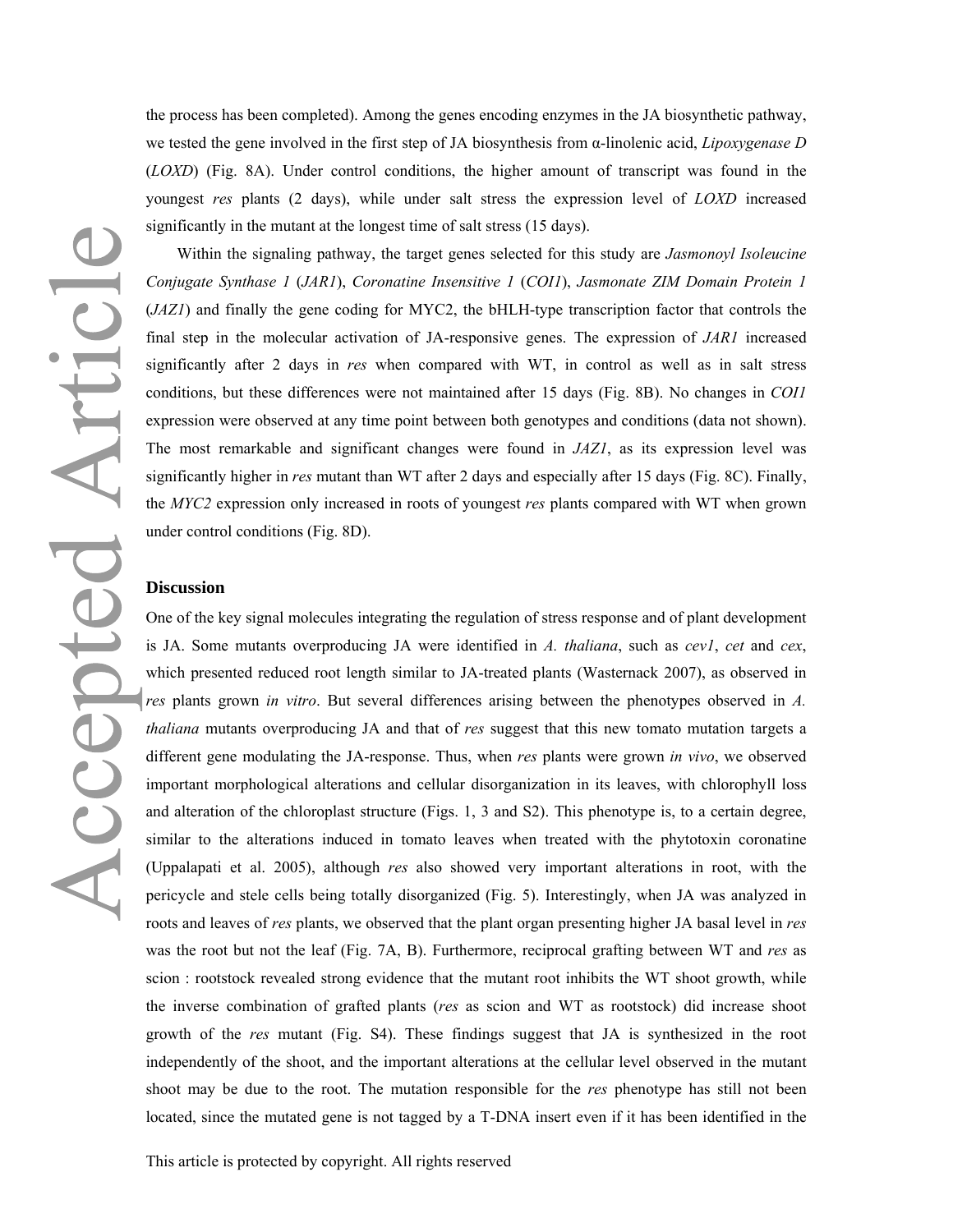scrutiny of a collection of T-DNA insertional mutants of tomato (Pineda et al. 2012). The occurrence of somaclonal mutations without disruption of the gene by a T-DNA insertion has long been observed since the strategy of insertional mutagenesis started to be implemented in *A. thaliana* (Koncz et al. 1992, Van Lijsebettens et al. 1991). Subsequently, a significant number of somaclonal mutants have been detected in other insertional mutagenesis programs such as those of rice and the model legume *Medicago truncatula* (Izawa et al. 1997, Jeong et al. 2002, Tadege et al. 2008). Currently, strategies of positional cloning and whole-genome sequencing are being pursued to locate the mutation responsible for the *res* phenotype within the tomato genome. Among the JA overproducing mutants identified to date in *A. thaliana*, only the *cev1* phenotype is caused by a mutation in a gene predominantly expressed in root tissues (Ellis et al. 2002), and surprisingly the constitutive defense responses of the *cev1* resulted from a recessive mutation in the cellulose synthase *CeSA3* gene, involved in the cell wall biosynthesis. Therefore, it cannot be excluded that the *res* mutant might have a defect in cellulose biosynthesis, as occurs in the *cev1* mutant. In any case, the mutation responsible for the *res* phenotype could not be necessarily located among the genes directly involved in the JA biosynthesis and signaling pathways.

Under salt stress, *res* mutant increases the shoot and root weights under salinity, compared with control conditions (Fig. S5), although its plant growth continues to be low compared with WT plants. Pedranzani et al. (2003) analyzed the basal endogenous JA levels and their changes in response to salt stress in two tomato cultivars with different degrees of tolerance towards salinity, and observed higher endogenous JA levels in roots of the salt-tolerant tomato cultivar under control conditions. Moreover, it has been demonstrated that JA and related compounds were synthesized in the isolated roots of the salt-tolerant tomato cultivar, independently of the JA produced in the shoot (Abdala et al. 2003). In sum, the JA basal content in root could be critical in conferring salt stress tolerance in tomato. But what is even more exciting is that *res* plants were able to restore their phenotype and cell structure with salinity, at both the root and shoot levels (Figs. 2, 4 and 5). Thus, *res* root developed pericycle and stele cells similarly to WT roots when plants were grown under salt stress, which explains the macroscopic normalization of the mutant root development observed in salt stress (Fig. 5). Besides the root cell reorganization, salinity restores the leaf cell organization, including the chloroplast structure, which explains the remarkable recovery of the greenish color in leaves (Figs. 2 and 4). It is noteworthy that only in some cases of halophytes, where non-stressful conditions may represent a stress itself, may an increase in the photosynthetic activity with salinity occur (Redondo-Gomez et al. 2010). It is interesting to point out that the morphological alterations and ultrastructural disorganization of the mutant roots reappeared when *res* plants grown under salinity were transferred again to control conditions (Fig. 5), which suggests that the disappearance of the morphological alterations and cellular disorganization in *res* mutant is dependent on the salt stress.

Numerous studies have demonstrated the tolerance induced by JA to abiotic and biotic stress (Wasternack and Hause 2013), but most of them refer to JA biosynthesis in leaves, while in roots such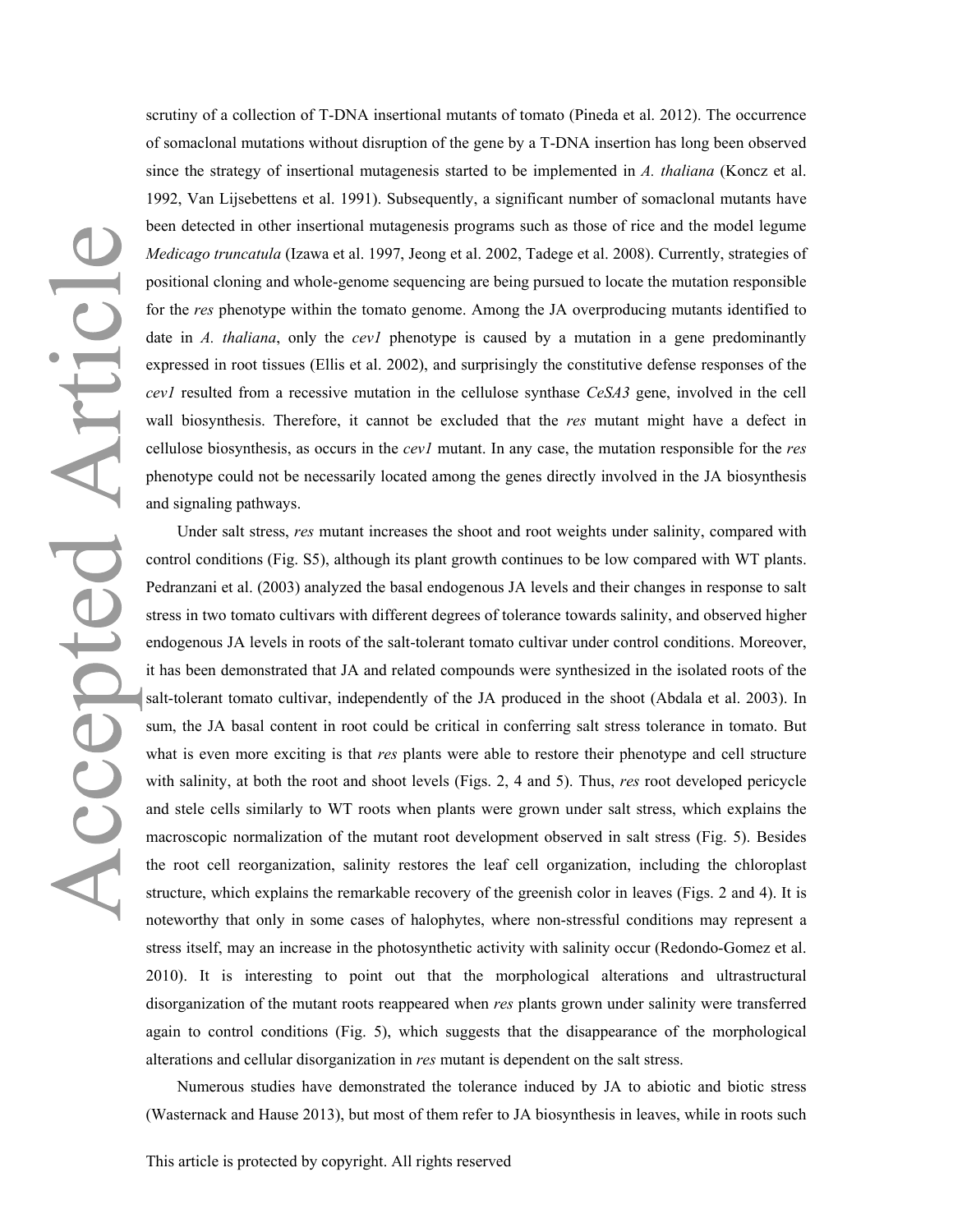investigations are scarce. Recently, Grebner et al. (2013) compared the accumulation of JA and derivatives in leaves and roots after different stress treatments, such as wounding, osmotic stress and drought, and concluded that roots synthesize these compounds independently of the shoot, despite the low expression of several JA-biosynthetic enzymes in *A. thaliana* roots. On the other hand, Tytgat et al. (2013) came to the same conclusion when dissecting the molecular mechanisms underlying the interactions between above- and below-ground herbivores in *Brassica oleracea*. Furthermore, these authors found that the JA biosynthetic pathway was differently regulated in roots and shoots, which may in turn cause differential responses in both organs depending on whether the initial JA signal is perceived first in one or the other organ. In addition to JA content, it is important to take into consideration the flux of JA towards its methylated derivative MeJA. Once formed, JA is the substrate for several different types of derivatization reactions, including methylation (MeJA) and conjugation of JA to isoleucine by JAR1 to form JA-Ile, which represents the active form of JA (Wasternack and Kombrink 2010). Interestingly, *res* and WT show opposite tendencies regarding the relative distribution of JA and MeJA; while *res* shows markedly higher contents of JA than that of its derivative MeJA, JA is mainly metabolized to MeJA in WT (Fig 7C). In this regard, Pedranzani et al. (2003) observed that MeJA levels only increased with salinity in roots of the salt-sensitive tomato cultivar, but not in the salt-tolerant tomato one. According to the much higher percentage of JA vs. MeJA found in *res* roots under control conditions, the defense responses in *res* mutant should be already activated prior to stress application.

Since *res* roots are mainly responsible for the clear morphologic alterations observed in shoot, their physiological characterization would allow us to explain how changes in roots affect shoot responses, which is the subject of current intense research in plant science (Baluska et al. 2009, Fragoso et al. 2014). Under salinity, the accumulation of  $Na<sup>+</sup>$  induces a nutritional stress due to an altered nutrient uptake, especially of  $K^+$ , with the control of  $K^+$  acquisition being a critical requirement for plant growth (Shabala and Cuin 2008, Wu et al. 2013). Interestingly, we found that  $K^+$ concentrations were higher in leaves of *res* than in those of WT plants grown under salt stress, which suggests that *res* roots transport more  $K^+$  to the shoot under salt stress condition (Fig. 6A). JA is known to integrate plant responses for defense against stress and processes related to plant development, but this phytohormone has been scarcely linked to nutritional stress, although nowadays there is more evidence on how hormonal signals are able to control the nutritional status of plants and vice-versa (Krouk et al. 2011). Thus, Armengaud et al. (2004) revealed an important role of JA in nutritional signaling, especially with respect to  $K^+$ , as JA-genes may respond to an early root-shoot signal rather than to a rise of shoot  $K^+$  content *per se*. More recently the same authors (Armengaud et al. 2010) observed that a large part of the  $K^+$ -dependent transcriptome is absent or replaced in  $A$ . *thaliana coi1-16* mutant, an observation that supports a role for JA in the plant response towards alterations in  $K^+$  supply. Moreover, it is worth noting the similar  $K^+$  concentration rises found in the different parts of grafted-plants, young and adult leaves, and roots, when *res* was used as rootstock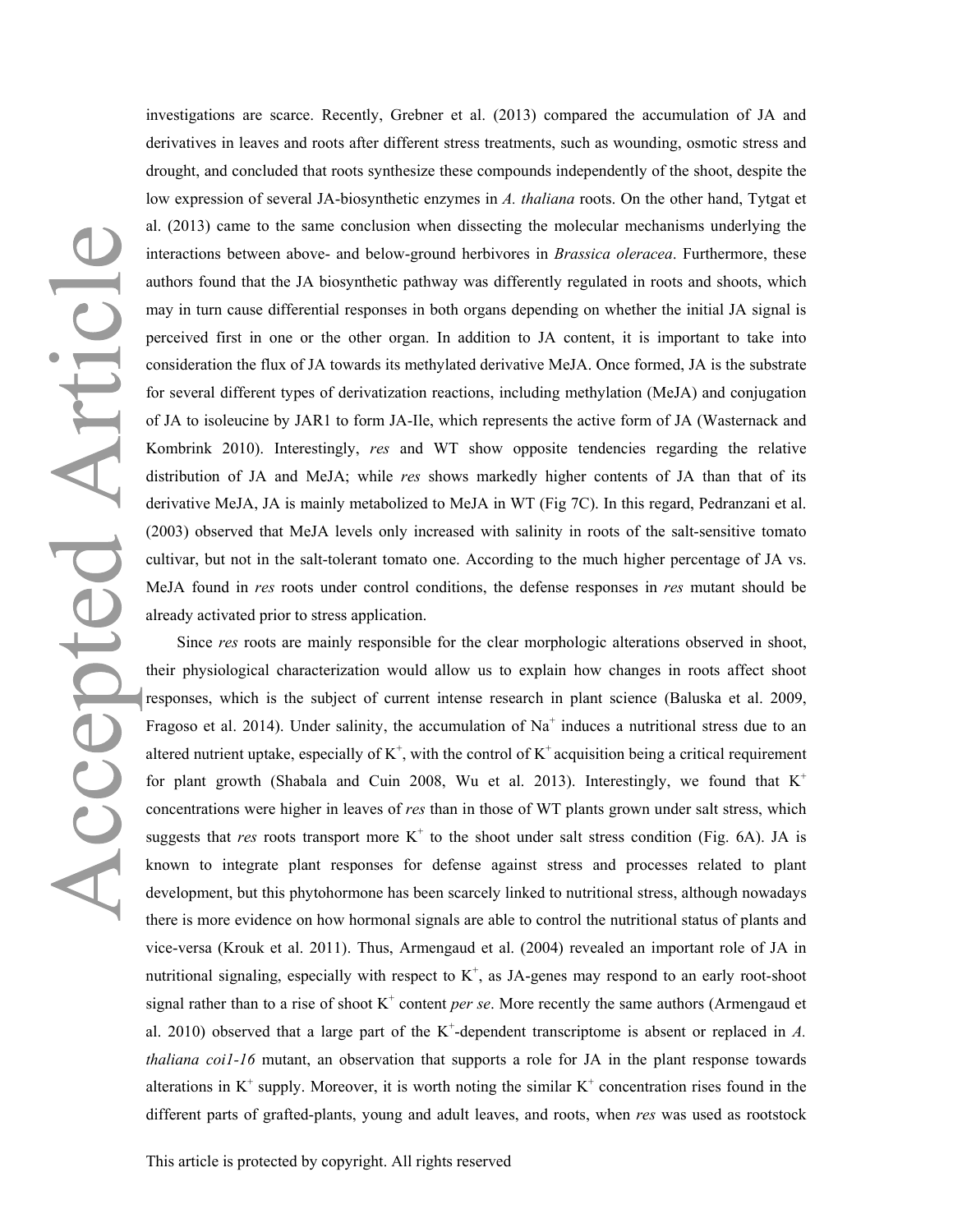(Fig.  $6B$ ), which shows the ability of *res* to regulate  $K^+$  homeostasis. Finally, and taking into account that plants' ability to maintain low  $\text{Na}^+\text{/K}^+$  ratios is a key trait of salt tolerance (Estañ et al. 2005), the high salt tolerance exhibited by *res* could, at least in part, be related to the maintenance of  $Na^{+}/K^{+}$ homeostasis, as leaf  $\text{Na}^+\text{/K}^+$  ratio was significantly lower in the mutant compared with WT (Fig. S6).

Accepted Articl

Jasmonates activate defense responses against abiotic and biotic stresses but this also implies an energetic cost for the plants throughout their life cycle. How plants are able to coordinate the fluctuating growth-defense dynamics is not well understood and remains a fundamental question (Yang et al. 2012). In this regard, *res* plants are a clear example of the high cost for plant growth that the constitutive activation of defense mechanism involves. Thus, the JA biosynthesis and signaling pathways in *res* are activated without stress intervention according to the induced expression of JA signaling genes in the root mutant under non-stress condition (Fig. 8). This response is opposite to the generalized behavior of plants prior to stress application, which maintains these expressions at basal levels under non-stressed conditions and only induces them after a signal of abiotic and biotic stress comes up (Shin et al. 2012). Since JA-induced defense in *res* is imposing significant energetic costs on plant growth, it would be interesting to attenuate this associated cost by means of down-regulating JA levels up to a point where a trade-off between growth and defense occurs, as pointed out by Mitra and Baldwin (2014), through redirecting JA flux towards inactive MeJA and creating a JA sink which diminishes JA-Ile biosynthesis and its associated-defense responses. In spite of the expression levels of JA signaling genes, which are generally lower under salt stress than under non-stress condition in *res* roots, when compared with WT, the expression levels of the JA-signaling genes continue to be higher in *res*, especially the level of *JAZ1* expression. Although many questions remain open regarding the targets, specificity, function and regulation of the different JAZ proteins (Pauwels and Goosens 2011), degradation of a JAZ protein by the ubiquitin-proteasome pathway leads towards transcriptional activation of its encoding gene (Chini et al. 2007, Thines et al. 2007) and, therefore, the profile of activated *JAZ* genes mimics the profile of the different degraded JAZ proteins. Recently, it was reported that NINJA, a transcriptional co-repressor of JA response genes that bridges target JAZ proteins to members of the TOPLESS co-repressor family (Pauwels et al. 2010), is indispensable for repression of JA signaling in roots and maintenance of normal root growth (Acosta et al. 2013). Furthermore, these authors showed that the constitutive JA-signaling activation in roots of *A. thaliana ninja* mutants can occur independently of MYC2 action, unlike aerial organs where MYC2 is required to activate normal JA signaling. In any case the role of MYC2 transcription factor in the activation of JA-regulated gene expression is widely recognized (Boter et al. 2004, Chini et al. 2007). This set of facts again demonstrates that the function of JA signaling genes may be different depending on the plant organ.

In conclusion, the high level of endogenous JA found in root of *res* mutant plants is associated to increased expression of genes from the JA-biosynthesis and signaling pathways, especially under nonstressful conditions. Therefore, *res* seems to be always in a state of 'alert' to confront stress, and the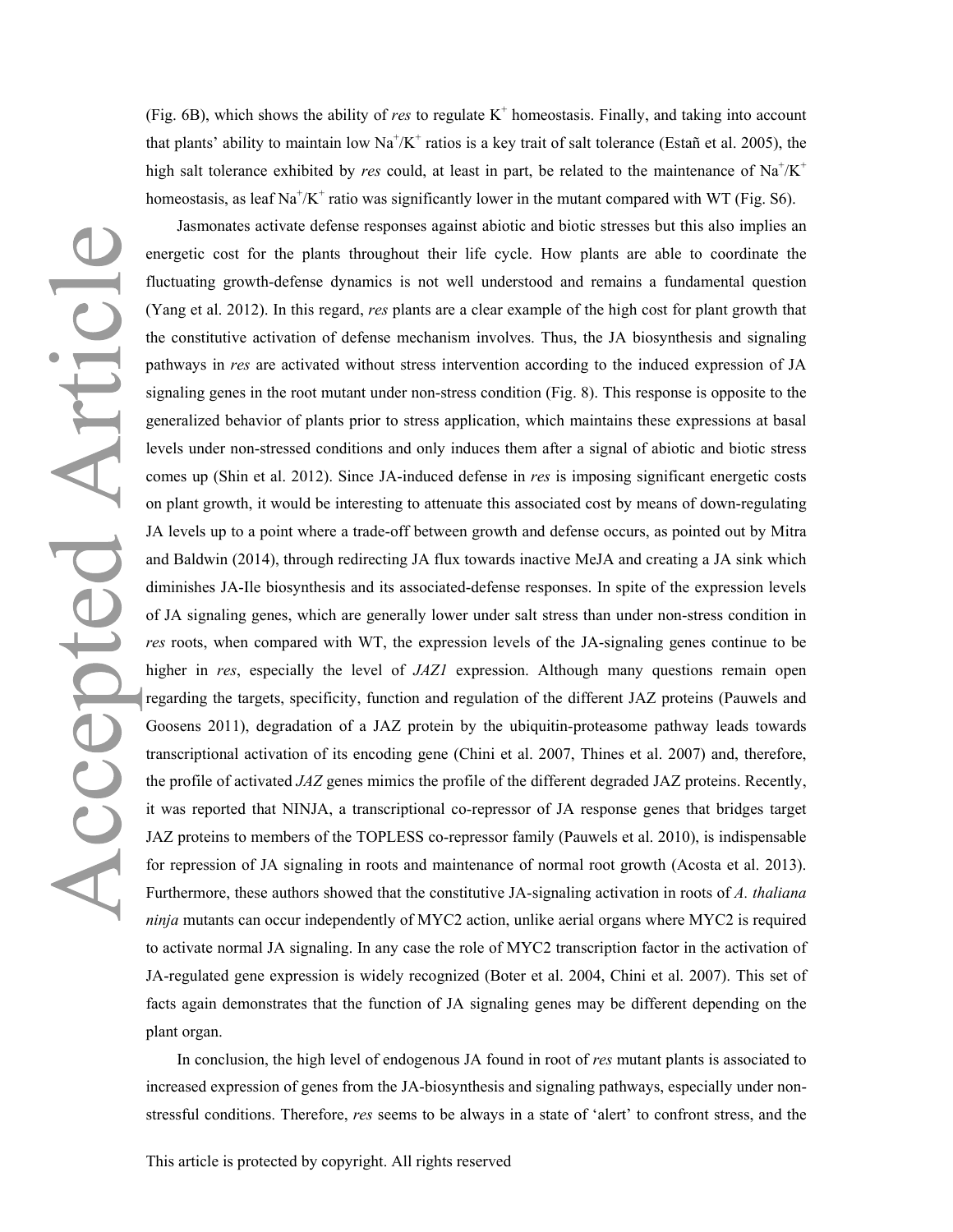remarkable growth inhibition it suffers represents the energy cost for this continuously activated defense state. A deeper knowledge of the processes involved in the balance plant growth inhibition versus tolerance or defense against stress could be very interesting in order to determine how much endogenous growth retardation would be acceptable to compensate for growth reduction caused by abiotic stress impact. In summary, the research on *res* could afford very significant advances in the knowledge of JA function in the trade-off plant growth versus salt stress – and other type of stresses – tolerance, a central question today in plant science research and a critical one from the agronomic point of view.

### **Author contributions**

NFG, IE, FBF, EO and MCB designed research, JOGA, NFG, CLB, IE, RL, BP and VM performed experiments, JOGA, NFG, IE, TA, JC, VM and MCB analyzed data, JOGA, NFG, FBF, EO and MCB wrote the paper.

*Acknowledgements* – This work was supported by grant AGL2012-40150-C03 from the Spanish 'Ministerio de Economía'; The Spanish Council of Scientific Research (CSIC) [postdoctoral position from the JAE-Doc programme grant E-30-2011-0443170 conceded to IE and BP]; Spanish 'Ministerio de Economía' [postdoctoral position from the RyC programme grant RYC2010-06369 conceded to NFG].

### **References**

- Abdala G, Miersch O, Kramell R, Vigliocco A, Agostini E, Forchetti G, Alemano S (2003) Jasmonate and octadecanoid occurrence in tomato hairy roots. Endogenous level changes in response to NaCl. Plant Growth Regul 40: 21–27
- Acosta IF, Gasperini D, Chételat A, Stolz A, Santuari L, Farmer EE (2013) Role of NINJA in root jasmonate signaling. Proc Natl Acad Sci USA 110: 15473–15478
- Armengaud P, Breitling R, Amtmann A (2004) The potassium-dependent transcriptome of Arabidopsis reveals a prominent role of jasmonic acid in nutrient signaling. Plant Physiol 136: 2556–2576
- Armengaud P, Breitling R, Amtmann A (2010) CORONATINE-INSENSITIVE 1 (COI1) mediates transcriptional responses of *Arabidopsis thaliana* to external potassium supply. Mol Plant 3: 390–405
- Atares A, Moyano E, Morales B, Schleicher P, García-Abellán JO, Antón T, García-Sogo B, Pérez-Martín F, Lozano R, Flores FB, Moreno V, Bolarín MC, Pineda B (2011) An insertional mutagenesis programme with an enhancer trap for the identification and tagging of genes involved in abiotic stress tolerance in the tomato wild-related species *Solanum pennellii*. Plant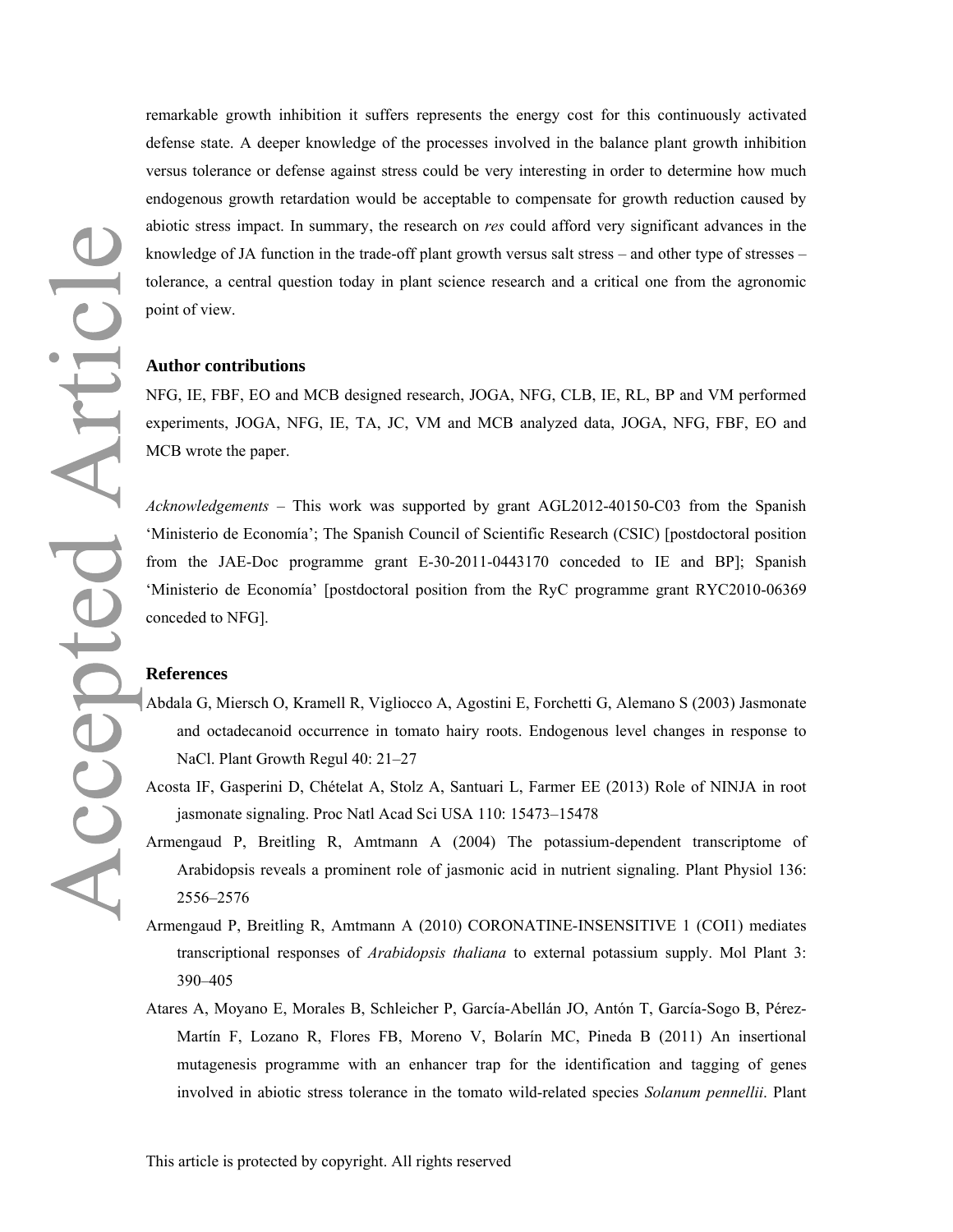Cell Rep 30: 1865–1879

- Baluska F, Mancuso S, Volkmann D, Barlow PW (2009) The 'root–brain' hypothesis of Charles and Francis Darwin: Revival after more than 125 years. Plant Signal Behav 4: 1121–1127
- Bergougnoux V (2014) The history of tomato: from domestication to biopharming. Biotechnol Adv 32: 170–189
- role in jasmonate signaling both in tomato and Arabidopsis. Genes Dev 18: 1577–1591
- Browse J (2009) The power of mutants for investigating jasmonate biosynthesis and signalling. Phytochem 70: 1539–1546
- Chen H, Jones AD, Howe GA (2006) Constitutive activation of the jasmonate signaling pathway enhances the production of secondary metabolites in tomato. FEBS Lett 580: 2540–2546
- Chini A, Fonseca S, Fernández G, Adie B, Chico JM, Lorenzo O, García-Casado G, López-Vidriero I, Lozano FM, Ponce MR, Micol JL, Solano R (2007) The JAZ family of repressors is the missing link in jasmonate signalling. Nature 448: 666–671
- Chini A, Boter M, Solano R (2009) Plant oxylipins: COI1/JAZs/MYC2 as the core jasmonic acidsignalling module. FEBS J 276: 4682–4692
- Ellis C, Karafyllidis I, Wasternack C, Turner JG (2002) The Arabidopsis mutant *cev1* links cell wall signaling to jasmonate and ethylene responses. Plant Cell 14: 1557–1566
- Erb M, Lenk C, Degenhardt J, Turlings TCJ (2009) The underestimated role of roots in defense against leaf attackers. Trends Plant Sci 14: 653–659
- Estañ MT, Martinez-Rodriguez MM, Perez-Alfocea F, Flowers TJ, Bolarin MC (2005) Grafting raises the salt tolerance of tomato through limiting the transport of sodium and chloride to the shoot. J Exp Bot 56: 703–712
- Boter M, Ruiz-Rivero O, Abdeen A, Prat S (2004) Conserved MYC transcription factors play a key<br>
note in jasmonate signaling heath in turnula and Ambidaptois. Genes Dev 18: 1577–1591<br>
Hrvose J (2009) The power of mutants fo Fernández-Calvo P, Chini A, Fernández-Barbero G, Chico JM, Gimenez-Ibanez S, Geerinck J, Eeckhout D, Schweizer F, Godoy M, Franco-Zorrilla JM, Pauwels L, Witters E, Puga MI, Paz-Ares J, Goossens A, Reymond P, De Jaeger G, Solano R (2011) The Arabidopsis bHLH transcription factors MYC3 and MYC4 are targets of JAZ repressors and act additively with MYC2 in the activation of jasmonate responses. Plant Cell 23: 701–15
	- Fonseca S, Chini A, Hamberg M, Adie B, Porzel A, Kramell R, Miersch O, Wasternack C, Solano R (2009) (+)-7-iso-Jasmonoyl-L-isoleucine is the endogenous bioactive jasmonate. Nat Chem Biol 5: 344–350
	- Fragoso V, Rothe E, Baldwin IT, Kim SG (2014) Root jasmonic acid synthesis and perception regulate folivore-induced shoot metabolites and increase *Nicotiana attenuata* resistance. New Phytol 202: 1335–1345
	- Garcia-Abellan JO, Egea I, Pineda B, Sanchez-Bel P, Belver A, Garcia-Sogo B, Flores FB, Atares A, Moreno V, Bolarin MC (2014) Heterologous expression of the yeast *HAL5* gene in tomato enhances salt tolerance by reducing shoot  $Na<sup>+</sup>$  accumulation in the long term. Physiol Plant 152: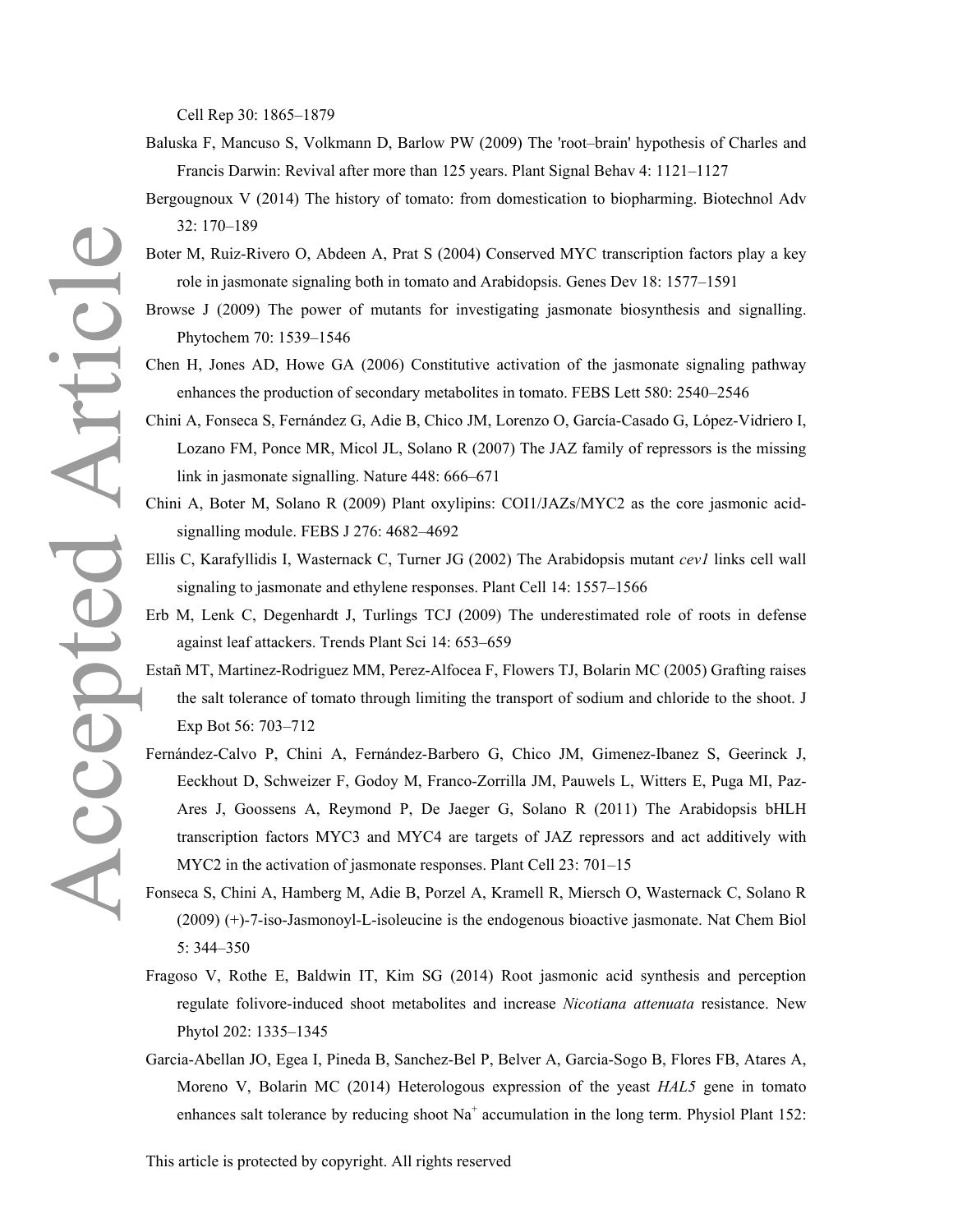700–713

- Gisbert C, Rus AM, Bolarín MC, Lopez-Coronado JM, Arrillaga I, Montesinos C, Caro M, Serrano R, Moreno V (2000) The yeast *HAL1* gene improves salt tolerance of transgenic tomato. Plant Physiol 123: 392–402
- Godfray HC, Beddington JR, Crute IR, Haddad L, Lawrence D, Muir JF, Pretty J, Robinson S, Thomas SM, Toulmin C (2010) Food security: the challenge of feeding 9 billion people. Science 327: 812–818
- Grebner W, Stingl NE, Oenel A, Mueller MJ, Berger S (2013) Lipoxygenase6-dependent oxylipin synthesis in roots is required for abiotic and biotic stress resistance of Arabidopsis. Plant Physiol 161: 2159–2170
- Hoagland DR, Arnon DI (1950) The water-culture method for growing plants without soil. Calif Agric Exp Stn Circ 347: 1–39
- Hoel BO, Solhaug KA (1998) Effect of irradiance on chlorophyll estimation with the Minolta SPAD-502 leaf chlorophyll meter. Ann Bot 82: 389–392
- Hu Y, Jiang L, Wang F, Yu D (2013) Jasmonate regulates the INDUCER OF CBF EXPRESSION-C-REPEAT BINDING FACTOR/DRE BINDING FACTOR1 cascade and freezing tolerance in Arabidopsis. Plant Cell 25: 2907–2924
- Ichihashi Y, Sinha N (2014) From genome to phenome and back in tomato. Curr Opin Plant Biol 18: 9–15
- Izawa T, Ohnishi T, Nakano T, Ishida N, Enoki H, Hashimoto H, Itoh K, Terada R, Wu C, Miyazaki C, Endo T, Iida S, Shimamotol K (1997) Transposon tagging in rice. Plant Mol Biol 35: 219–229
- Jeong D-H, An S, Kang H-G, Moon S, Han J-J, Park S, Lee SH, An K, An G (2002) T-DNA Insertional Mutagenesis for Activation Tagging in Rice. Plant Physiol 130: 1636–1644
- Koncz C, Németh K, Rédei GP, Schell J (1992) T-DNA insertional mutagenesis in Arabidopsis. Plant Mol Biol 20: 963–976
- Krouk G, Ruffel S, Gutiérrez RA, Gojon A, Crawford NM, Coruzzi GM, Lacombe B. (2011) A framework integrating plant growth with hormones and nutrients. Trends Plant Sci 16: 178–182
- Li C, Liu G, Xu C, Lee GI, Bauer P, Ling HQ, Ganal MW, Howe GA (2003)The tomato *suppressor of prosystemin-mediated responses 2* gene encodes a fatty acid desaturase required for the biosynthesis of jasmonic acid and the production of a systemic wound signal for defense gene expression. Plant Cell 15: 1646–1661
- Lopez-Raez JA, Verhage A, Fernandez I, Garcia JM, Azcon-Aguilar C, Flors V, Pozo MJ (2010) Hormonal and transcriptional profiles highlight common and differential host responses to arbuscular mycorrhizal fungi and the regulation of the oxylipin pathway. J Exp Bot 61: 2589– 2601
- Martinez-Rodriguez MM, Estañ MT, Moyano E, Garcia-Abellan JO, Flores FB, Campos JF, Al-Azzawi MJ, Flowers TJ, Bolarin MC (2008) The effectiveness of grafting to improve salt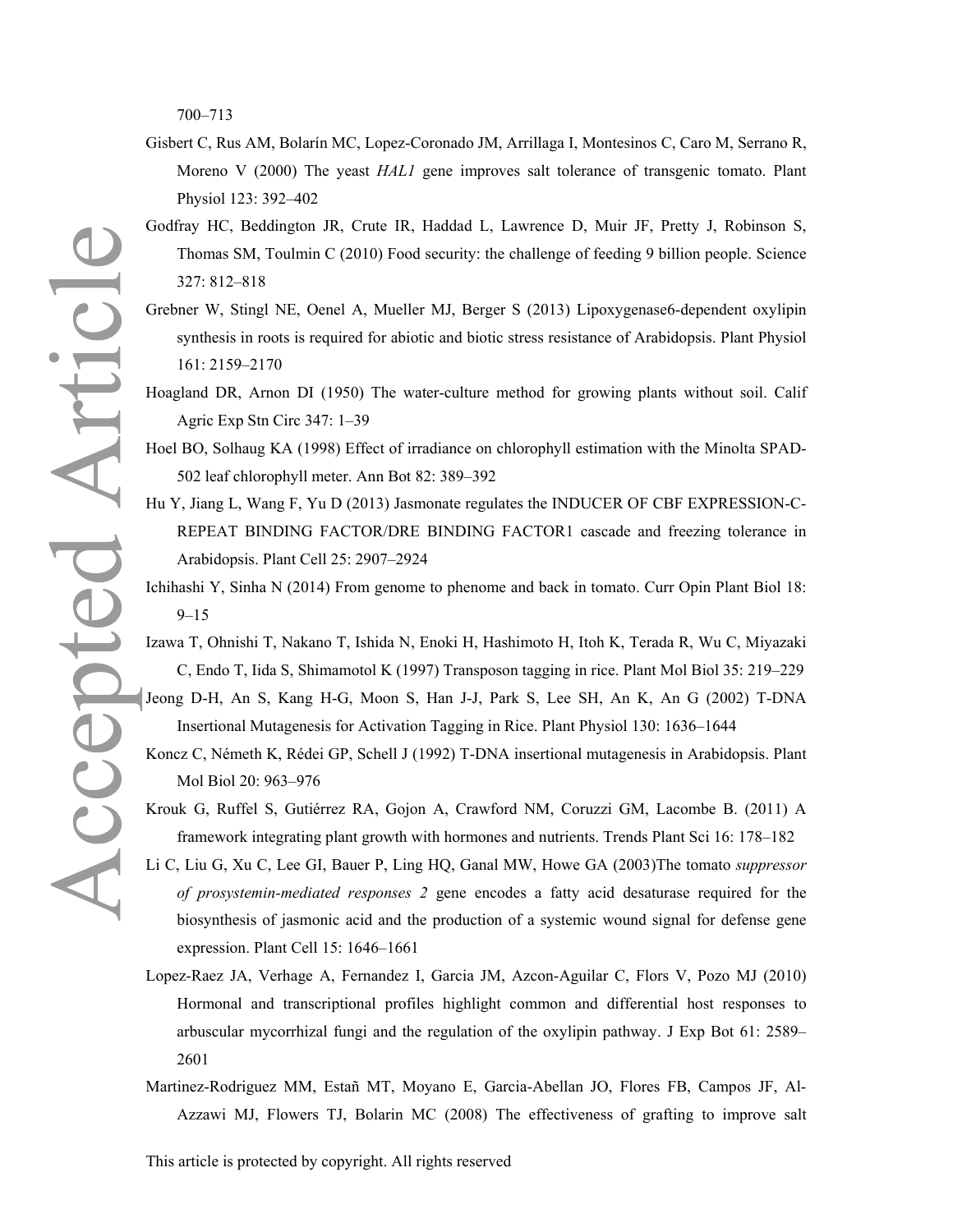tolerance in tomato when an 'excluder' genotype is used as scion. Env Exp Bot 63: 392–401 Maxwell K, Johnson GN (2000) Chlorophyll fluorescence – a practical guide. J Exp Bot 51: 659–668

- Miersch O, Weichert H, Stenzel I, Hause B, Maucher H, Feussner I, Wasternack C (2004) Constitutive overexpression of allene oxide cyclase in tomato (*Lycopersicon esculentum* cv. Lukullus) elevates levels of some jasmonates and octadecanoids in flower organs but not in leaves. Phytochemistry 65: 847–856
- Mitra S, Baldwin IT (2014) Independently silencing two photosynthetic proteins in *Nicotiana attenuata* has different effects on herbivore resistance. Plant Physiol 148: 1128–1138
- Murashige T, Skoog F (1962) A revised medium for rapid growth and bio assays with tobacco tissue cultures. Physiol Plant 15: 473–497
- Pauwels L, Goossen A (2011) The JAZ proteins: a crucial interface in the jasmonate signaling cascade. Plant Cell 23: 3089–3100
- Pauwels L, Fernández Barbero G, Geerinck J, Tilleman S, Grunewald W, Cuéllar Pérez A, Chico JM, Van den Bossche R, Sewell J, Gil E, García-Casado G, Witters E, Inzé D, Long JA, De Jaeger G, Solano R, Goossens A (2010) NINJA connects the co-repressor TOPLESS to jasmonate signalling. Nature 464: 788–791
- Pedranzani H, Racagni G, Alemano S, Miersch O, Ramırez I, Peña-Cortes H, Taleisnik E, Machado-Domenech E, Abdala G (2003) Salt tolerant tomato plants show increased levels of jasmonic acid. Plant Growth Regul 41: 149–158
- Pineda B, García-Abellán JO, Antón T, Pérez F, Moyano E, García-Sogo B, Campos JF, Angosto T, Morales B, Capel J, Flores FB, Moreno V, Bolarin MC, Lozano R, Atarés A (2012) Tomato: Genomics approaches for salt and drought stress tolerance. In: Tuteja N, Gill SS, Tiburcio AF, Tuteja R (eds) Improving Crop Resistance to Abiotic Stress. Wiley-VCH Verlag GmbH & Co. KGaA, pp 1083–1118
- Qi T, Song S, Ren Q, Wu D, Huang H, Chen Y, Fan M, Peng W, Ren C, Xie D (2011) The Jasmonate-ZIM-domain proteins interact with the WD-Repeat/bHLH/MYB complexes to regulate Jasmonate-mediated anthocyanin accumulation and trichome initiation in *Arabidopsis thaliana*. Plant Cell 23: 1795–1814
- Ranjan A, Ichihashi, Y, Sinha NR (2012) The tomato genome: Implications for plant breeding, genomics and evolution. Genome Biol 13: 167

Redondo-Gomez S, Mateos-Naranjo E, Figueroa ME, Davy AJ (2010) Salt stimulation of growth and photosynthesis in an extreme halophyte, *Arthrocnemum macrostachyum*. Plant Biol 12: 79–87

- Rodriguez-Serrano M, Romero-Puertas MC, Zabalza A, Corpas FJ, Gomez M, del Rio LA, Sandalio LM (2006) Cadmium effect on oxidative metabolism of pea (*Pisum sativum* L.) roots. Imaging of reactive oxygen species and nitric oxide accumulation *in vivo*. Plant Cell Env 29: 1532–1544
- Rodríguez-Serrano M, Romero-Puertas MC, Pazmino DM, Testillano PS, Risueño MC, del Rio LA, Sandalio LM (2009) Cellular response of pea plants to cadmium toxicity: cross talk between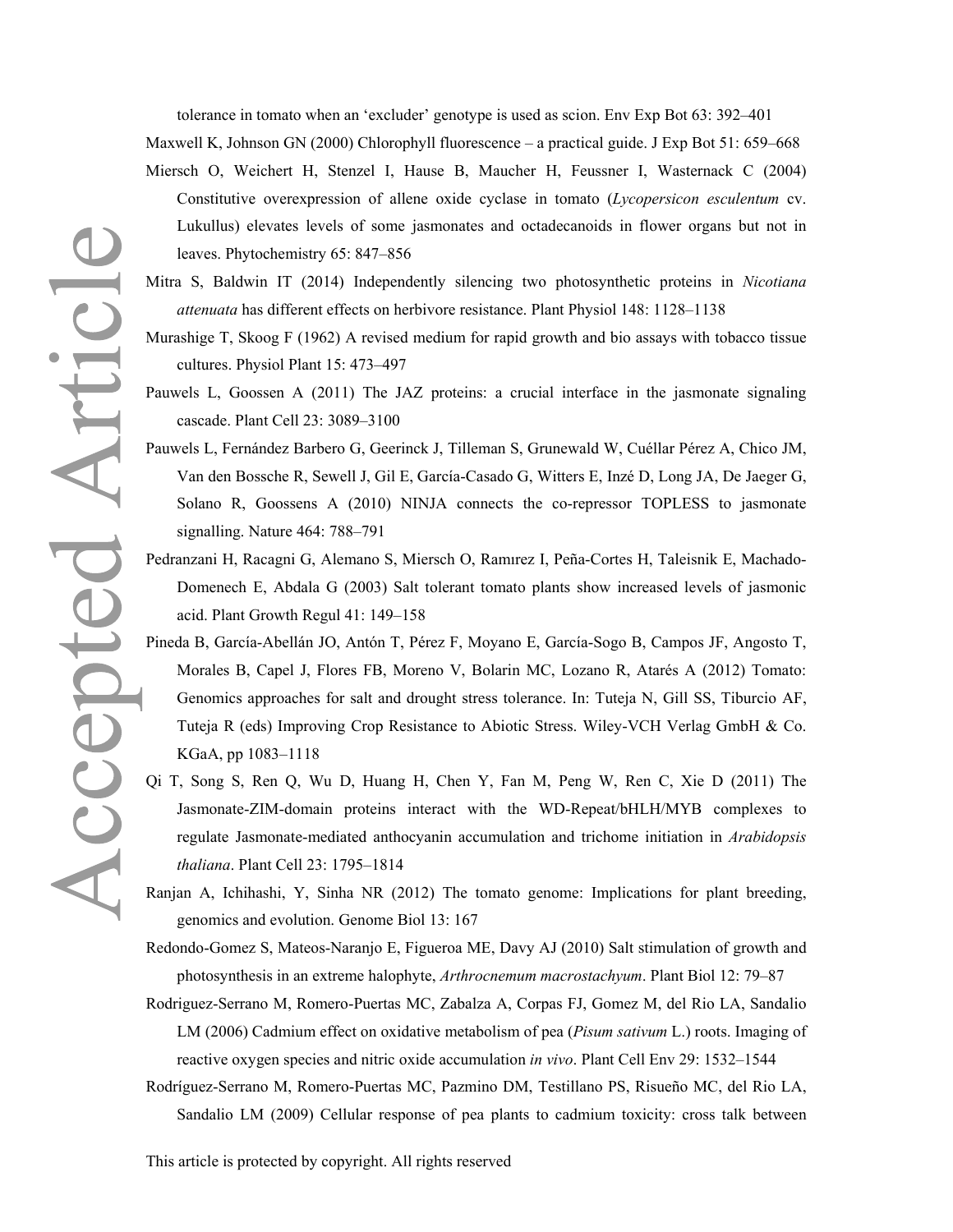reactive oxygen species, nitric oxide, and calcium. Plant Physiol 150: 229–243

- Schmittgen TD, Livak KJ (2008) Analyzing real-time PCR data by the comparative C(T) method. Nat Protoc 3: 1101–1108
- Seo JS, Joo J, Kim MJ, Kim YK, Nahm BH, Song SI, Cheong JJ, Lee JS, Kim JK, Choi YD (2011) OsbHLH148, a basic helix-loop-helix protein, interacts with OsJAZ proteins in a jasmonate signaling pathway leading to drought tolerance in rice. Plant J 65: 907–921
- Shabala S, Cuin TA (2008) Potassium transport and plant salt tolerance. Physiol Plant 133: 651–669
- Shaik R, Ramakrishna W (2014) Machine learning approaches distinguish multiple stress conditions using stress-responsive genes and identify candidate genes for broad resistance in rice. Plant Physiol 164: 481–495
- Sheard LB, Tan X, Mao H, Withers J, Ben-Nissan G, Hinds TR, Kobayashi Y, Hsu FF, Sharon M, Browse J, He SY, Rizo J, Howe GA, Zheng N (2010) Jasmonate perception by inositolphosphate-potentiated COI1-JAZ co-receptor. Nature 468: 400–405
- Shin J, Heidrich K, Sanchez-Villarreal A, Parker JE, Davis SJ (2012) TIME FOR COFFEE Represses Accumulation of the MYC2 Transcription Factor to Provide Time-of-Day Regulation of Jasmonate Signaling in Arabidopsis. Plant Cell 24: 2470–2482
- Song S, Qi T, Huang H, Ren Q, Wu D, Chang C, Peng W, Liu Y, Peng J, Xie D (2011) The Jasmonate-ZIM domain proteins interact with the R2R3-MYB transcription factors MYB21 and MYB24 to affect Jasmonate-regulated stamen development in Arabidopsis. Plant Cell 23: 1000– 1013
- Staswick PE, Yuen GY, Lehman CC (1998). Jasmonate signaling mutants of Arabidopsis are susceptible to the soil fungus *Pythium irregulare*. Plant J 15: 747–754
- Stenzel I, Hause B, Maucher H, Pitzschke A, Miersch O, Ziegler J, Ryan CA, Wasternack C (2003) Allene oxide cyclase dependence of the wound response and vascular bundle-specific generation of jasmonates in tomato – amplification in wound signalling. Plant J 33: 577–589
- Stitz M, Gase K, Baldwin IT, Gaquerel E (2011) Ectopic expression of *AtJMT* in *Nicotiana attenuata*: Creating a metabolic sink has tissue-specific consequences for the jasmonate metabolic network and silences downstream gene expression. Plant Physiol 157: 341–354
- Svyatyna K, Jikumaru Y, Brendel R, Reichelt M, Mithöfer A, Takano M, Kamiya Y, Nick P, Riemann M (2014) Light induces jasmonate-isoleucine conjugation via OsJAR1-dependent and independent pathways in rice. Plant Cell Environ 37: 827–839
- Tadege M, Wen J, He J, Tu H, Kwak Y, Eschstruth A, Cayrel A, Endre G, Zhao PX, Chabaud M, Ratet P, Mysore KS (2008) Large-scale insertional mutagenesis using the *Tnt1* retrotransposon in the model legume *Medicago truncatula*. Plant J 54: 335–347
- The Tomato Genome Consortium (2012) The tomato genome sequence provides insights into fleshly fruit evolution. Nature 485: 635–641
- Thines B, Katsir L, Melotto M, Niu Y, Mandaokar A, Liu G, Nomura K, He SY, Howe GA, Browse J

This article is protected by copyright. All rights reserved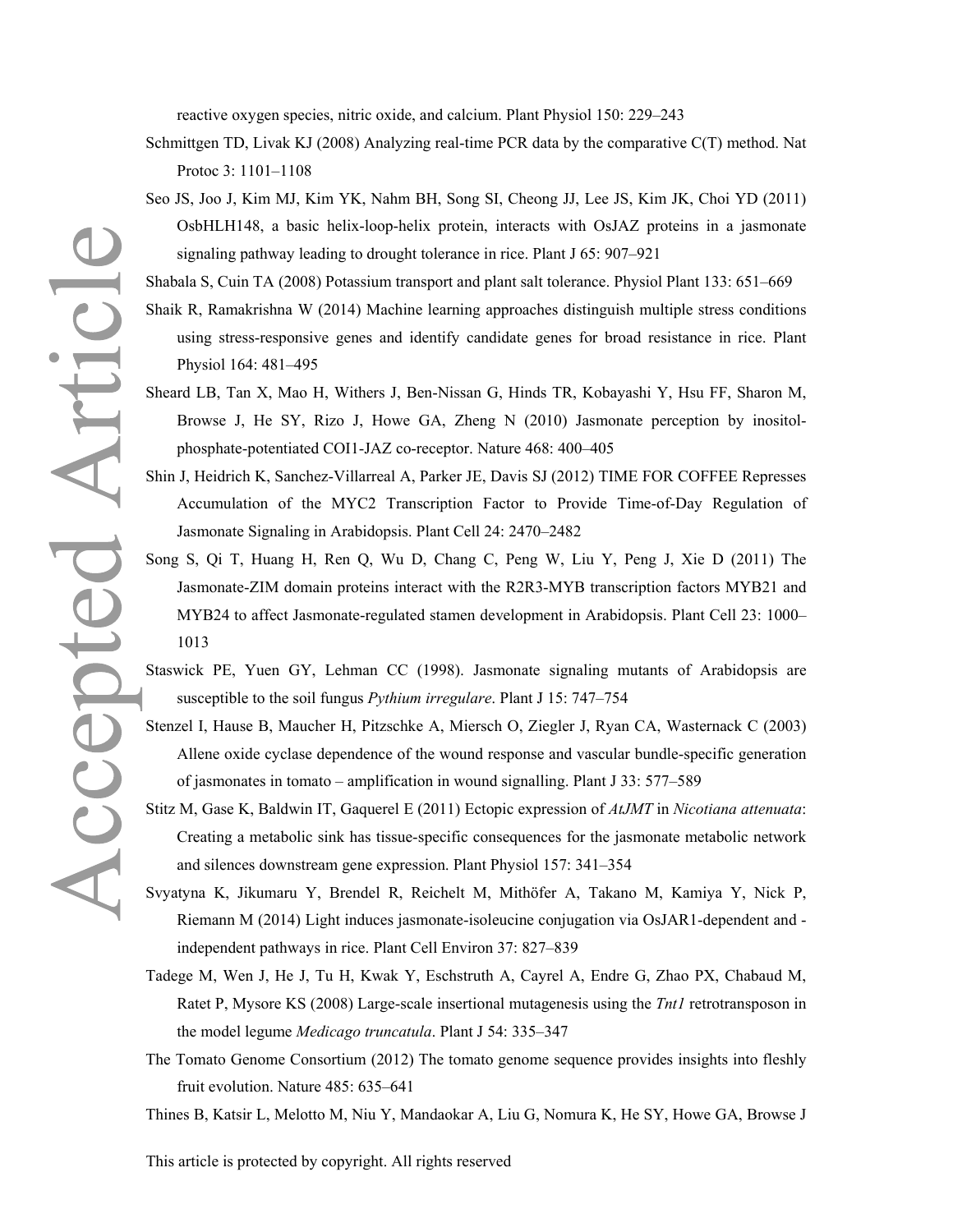(2007) JAZ repressor proteins are targets of the SCF(COI1) complex during jasmonate signalling. Nature 448: 661–665

- Tytgat TOG, Verhoeven KJF, Jansen JJ, Raaijmakers CE, Bakx-Schotman T, McIntyre LM, van der Putten WH, Biere A, van Dam NM (2013) Plants know where it hurts: root and shoot jasmonic acid induction elicit differential responses en *Brassica oleracea*. PLoS One 8: e65502
- phytotoxincoronatine and methyl jasmonate impact multiple phytohormone pathways in tomato. Plant J 42: 201–217
- Van Lijsebettens M, Vanderhaeghen R, Van Montagu M (1991) Insertional mutagenesis in *Arabidopsis thaliana*: isolation of a T-DNA-linked mutation that alters leaf morphology. Theor Appl Genet 81: 277–284
- Vijayan P, Shockey J, Lévesque CA, Cook RJ, Browse J (1998). A role for jasmonate in pathogen defense of Arabidopsis. Proc Natl Acad Sci USA 95: 7209–7214
- Wasternack C (2007) Jasmonates: an update on biosynthesis, signal transduction and action in plant stress response, growth and development. Ann Bot 100: 681–697
- Wasternack C, Hause B (2013) Jasmonates: biosynthesis, perception, signal transduction and action in plant stress response, growth and development. An update to the 2007 review in Annals of Botany. Ann Bot 111: 1021–1058
- Wasternack C, Kombrink E (2010) Jasmonates: structural requirements for lipid-derived signals active in plant stress responses and development. ACS Chem Biol 5: 63–77
- Wu H, Shabala L, Barry K, Zhou M, Shabala S (2013) Ability of leaf mesophyll to retain potassium correlates with salinity tolerance in wheat and barley. Physiol Plant 149: 515–527
- Yan L, Zhai Q, Wei J, Li S, Wang B, Huang T, Du M, Sun J, Kang L, Li Ch-B, Li Ch (2013) Role of tomato lipoxygenase D in wound-induced jasmonate biosynthesis and plant immunity to insect herbivores. PLoS One 9: e1003964
- Yan Y, Christensen S, Isakeit T, Engelberth J, Meeley R, Hayward A, Emery RJN, Kolomiets MV (2012) Disruption of *OPR7* and *OPR8* reveals the versatile functions of jasmonic acid in maize development and defense. Plant Cell 24: 1420–1436
- Yang DL, Yao J, Mei CS, Tong X-H, Zeng L-J, Li Q, Xiao L-T, Sun T-P, Li J, Deng X-W, Lee CM, Thomashow MF, Yang Y, He ZH, He SY (2012) Plant hormone jasmonate prioritizes defense over growth by interfering with gibberellin signaling cascade. Proc Natl Acad Sci USA 109: E1192–E1200

Edited by D. Van Der Straeten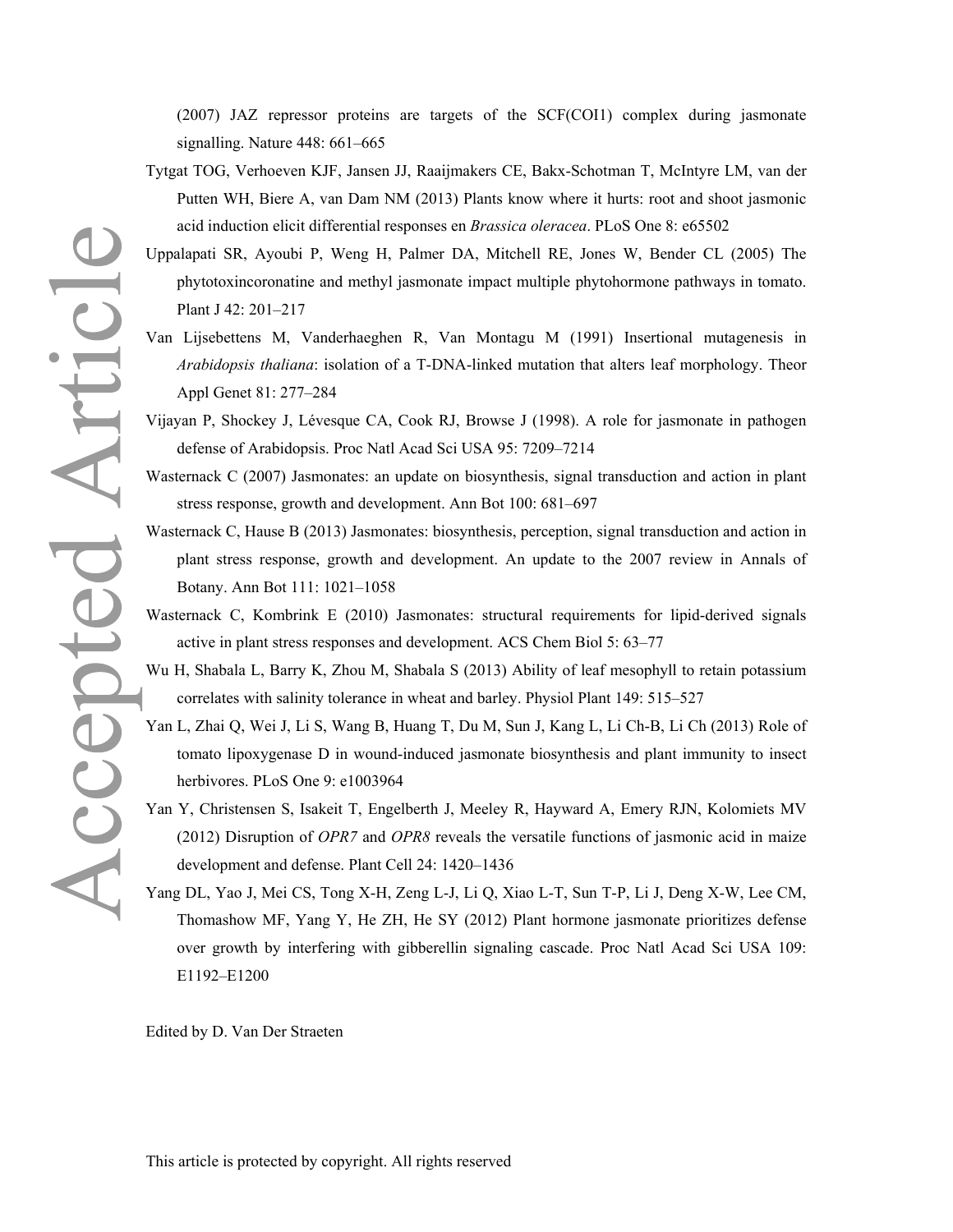### **Figure legends**



Fig. 1. The *res* mutant exhibits slower plant growth than WT and important morphological alterations<br>when plants are grown *in vivo* under non-stress condition. (A) On the left, shorter root of *res* seedling<br>compared wit when plants are grown *in vivo* under non-stress condition. (A) On the left, shorter root of *res* seedling compared with WT during germination. On the right, representative phenotypes of WT and *res* plants grown in hydroponic culture (1/2 Hoagland solution) for 30 days. (B) Detail of the leaf phenotype of *res* compared with WT, where the leaf chlorosis is patent in the mutant. (C) Details of the outstanding morphological alterations observed in roots of *res* compared with WT.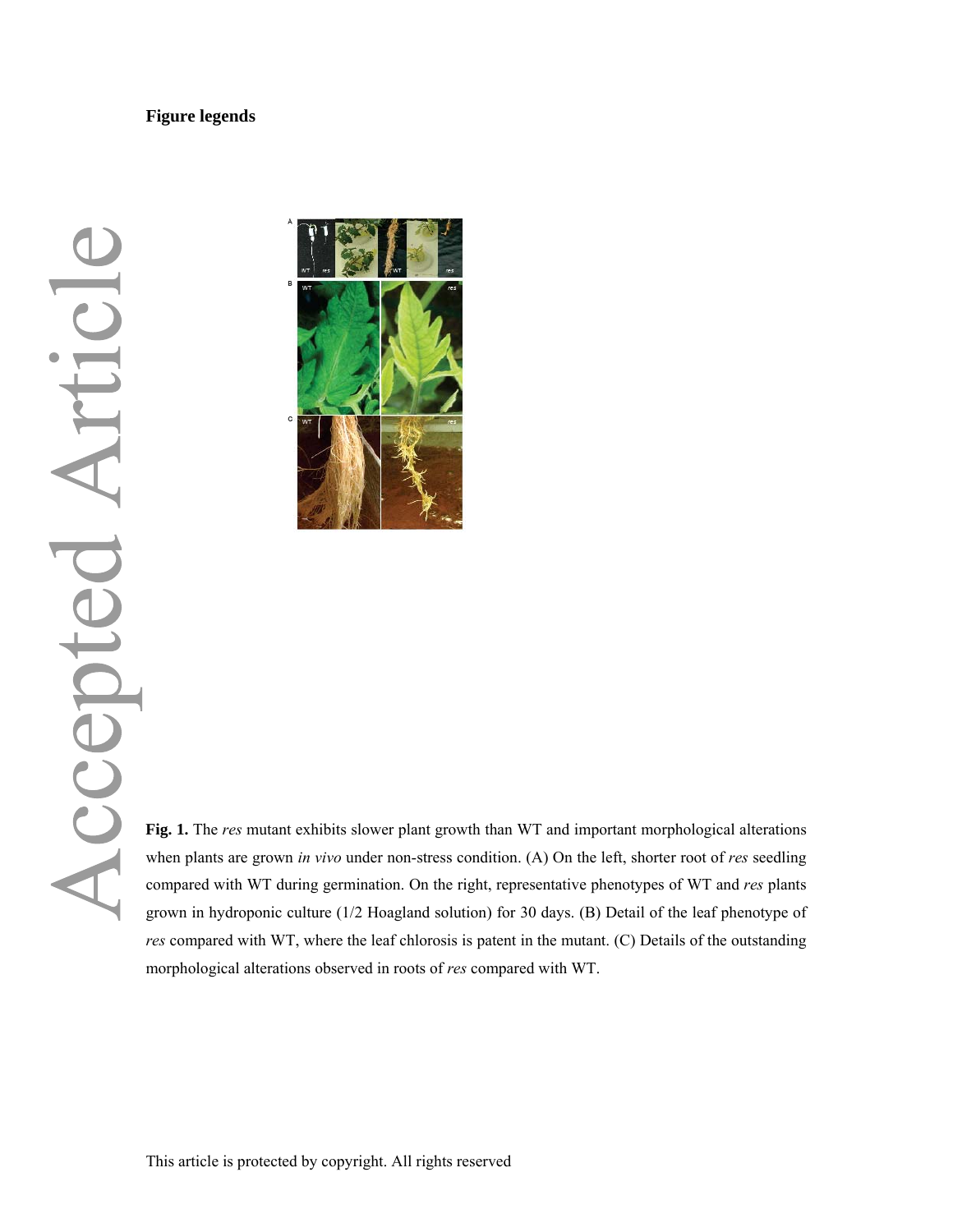

Fig. 2. Salt stress restores leaf morphological alterations and cell structure in *res* tomato mutant. (A)<br>Leaf chlorosis of *res* observed in non-stressful condition (Control) disappeared when the mutant plant Leaf chlorosis of *res* observed in non-stressful condition (Control) disappeared when the mutant plant is subjected to 200 mM NaCl for 15 days (Salt). (B) The micrographs of transversal leaf sections of WT and *res* mutant under control and salt stress (200 mM NaCl for 15 days) show that the leaf anatomical alterations in *res* mutant observed in control condition disappear with salinity. Micrographs of transversal leaf sections of WT (a) and *res* (c) under control condition, and of WT (b) and *res* (d) under salt stress condition. Ep= epidermis; PE= palisade parenchyma; PS= spongy parenchyma.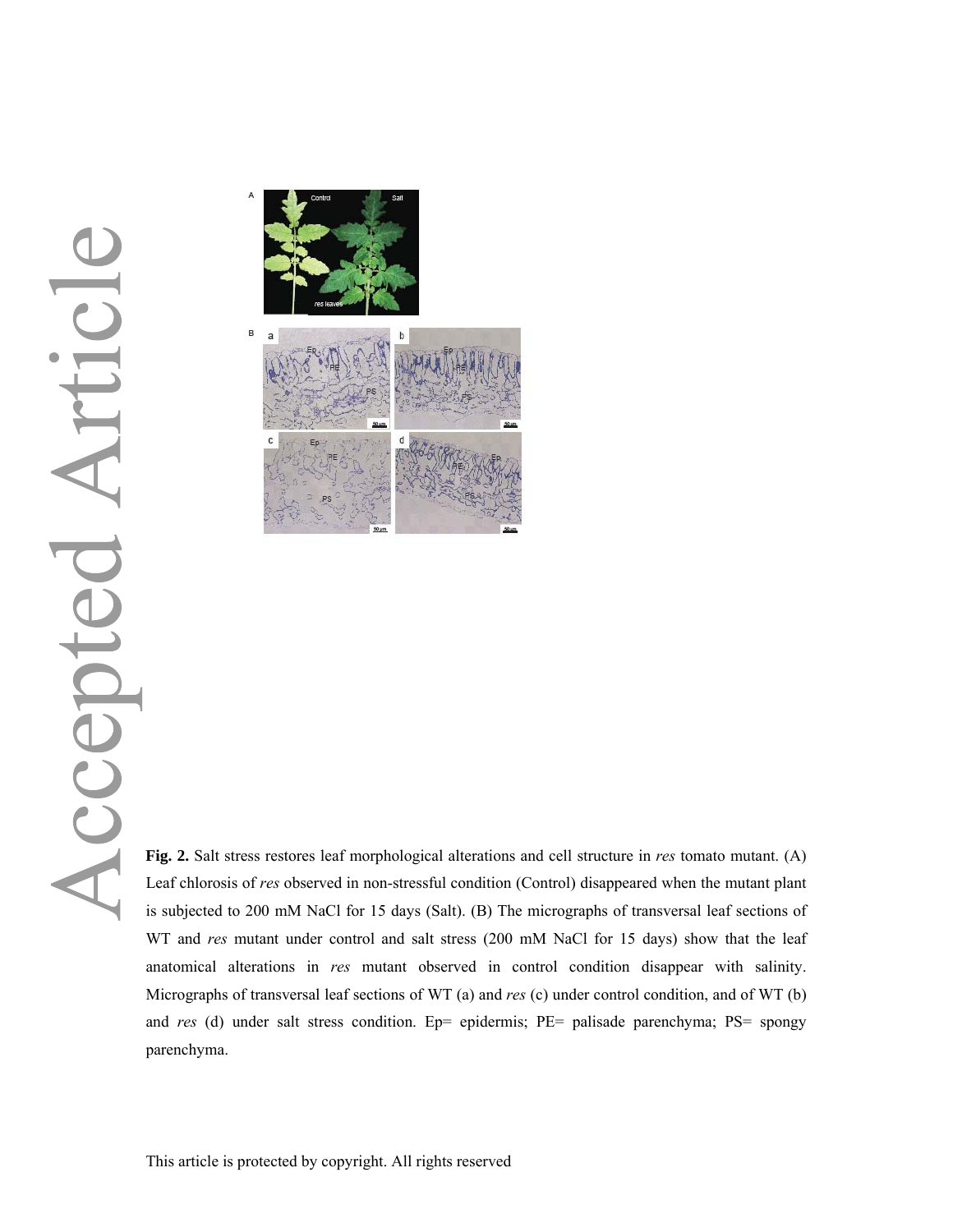## Articl Accepted



**Fig. 3.** Ultrastructure of chloroplasts from mesophyll cells grown in control conditions. (A) and (B) WT chloroplasts showing abundant starch grains. (C) Cytoplasm of *res* showing highly altered ultrastructure (D) Detail of chloroplast (square of picture C) from *res* showing altered structure (line is delimiting the chloroplast membrane). (E) Chloroplasts of *res*. (F) Detail of picture (E) showing dilated thylakoids (arrows). Cl= Chloroplast; G= Grana; M=Mitochondria; St= Starch Grain; V= Vacuole.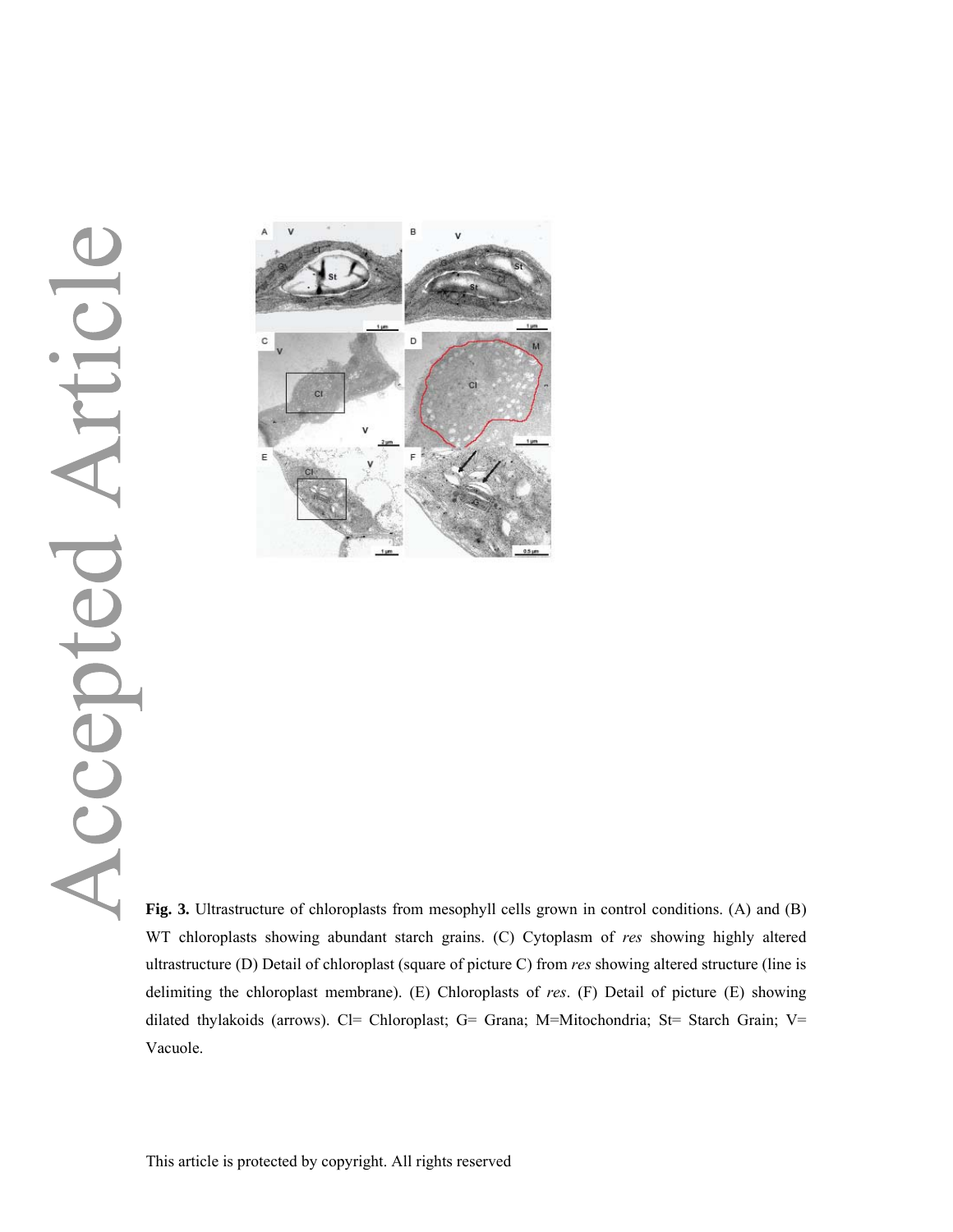## Articl Accepted



**Fig. 4.** Ultrastructure of chloroplasts from mesophyll cells grown in salt stress (200 mM NaCl for 15 days). (A) WT chloroplast. (B) Detail of figure (A) showing altered grana with dilated thylakoids (arrows). (C) *res* chloroplasts with lower content of starch grain. (D) Detail of figure (C) showing reorganized ultrastructure of the chloroplast. (E) and (F) *res* chloroplasts showing altered grana with dilated thylakoids. Cl= Chloroplast; G= Grana; M=Mitochondria; Pt= Plastoglobuli; St= Starch Grain; V= Vacuole.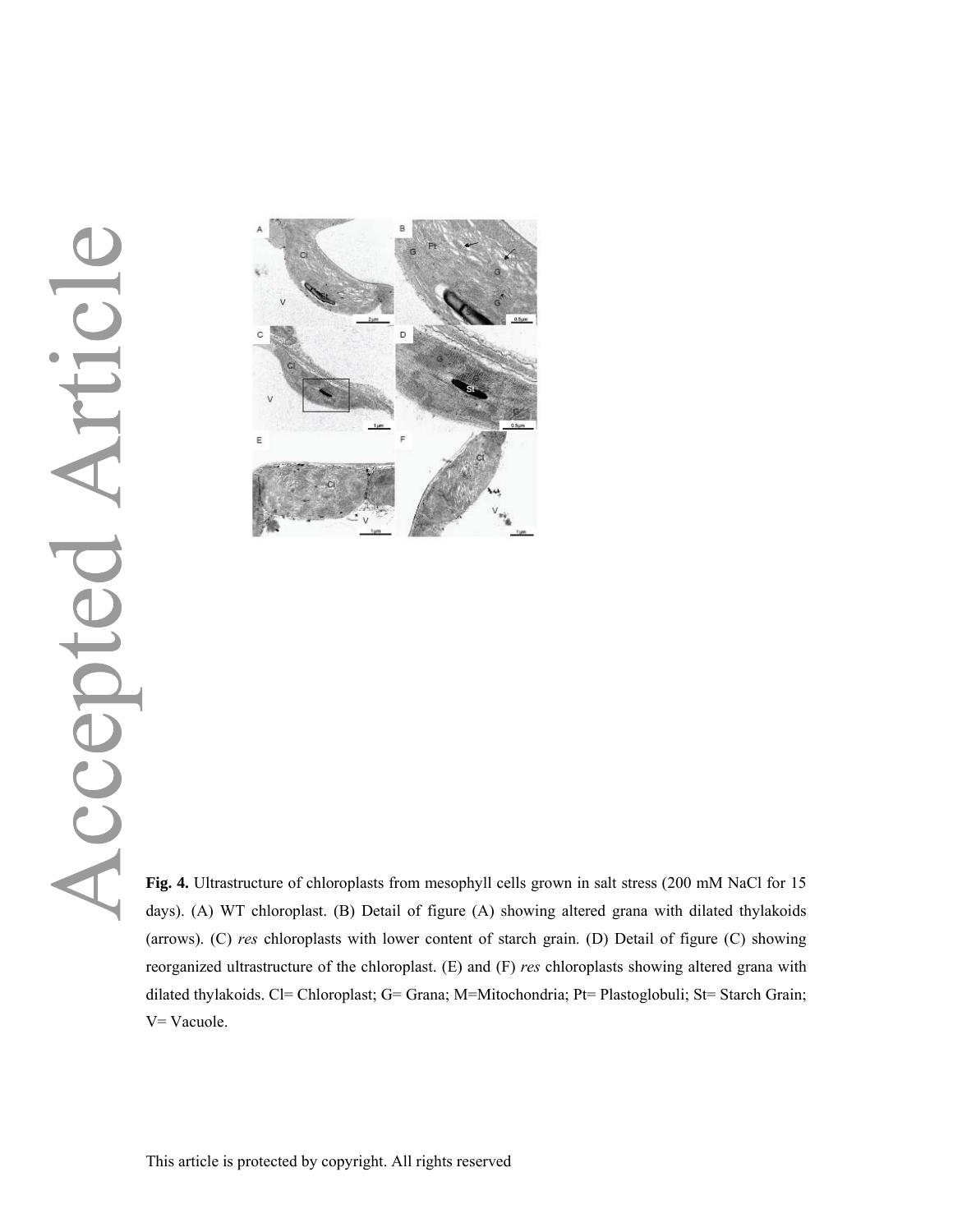

**Fig. 5.** (A) The morphological alterations and cellular disorganization observed in roots of the *res*  mutant under non-stress conditions (Control) disappear when mutant plants are exposed to 200 mM NaCl for 10 days (Salt). The process is reversible, since when salt-treated plants were transferred to nutritive solution without salt for 5 days more, the morphological alterations appear again (Salt  $+$ Control). (B) Transversal root sections of *res* in Control, Salt and Salt + Control conditions and micrographs from these sections. On the left, the morphological aspect of *res* roots in each condition and the zone where the sections of the *res* roots tips were taken. On the center, micrographs of the root sections. On the right, details of previous micrographs (enclosed within the squares). C= Cortex; Pr= Root Primordium; V=Vascular cylinder.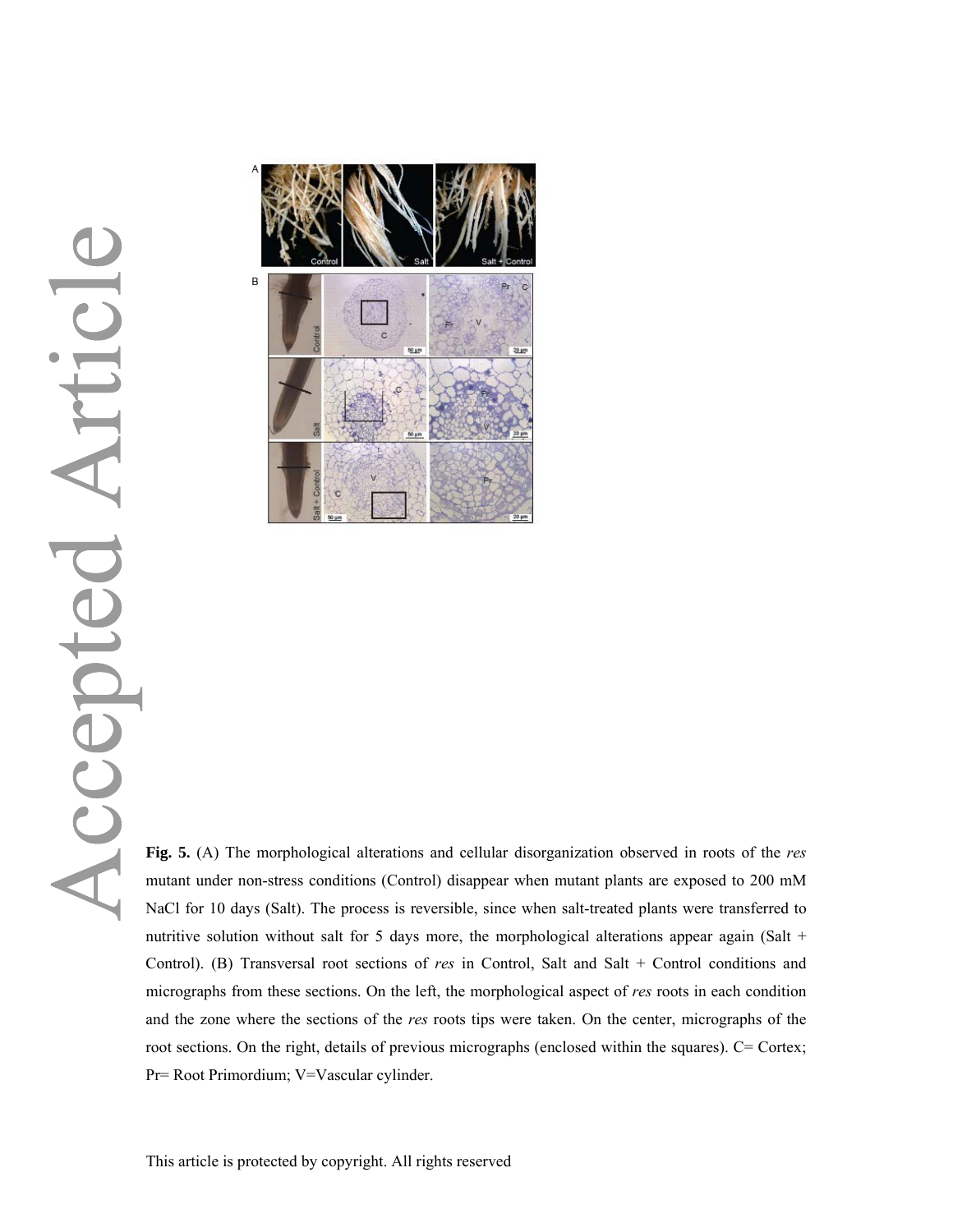# Articl



Fig. 6. The *res* mutant maintains higher  $K^+$  levels than WT under salt stress. (A)  $K^+$  concentrations in young and adult leaves, as well as in roots of WT and *res* plants under non-stress (Control) and at 200 mM NaCl for 15 days (Salt). (B) The self-grafted plants of *res* mutant (*res*/*res*) as well as the WT grafted onto mutant (WT/ $res$ ) showed higher  $K^+$  concentrations than the self-grafted WT plants WT/WT) and *res* grafted onto WT (*res*/WT) after 15 days of salt stress (200 mM NaCl). Plants were grown in hydroponic culture (1/2 Hoagland solution). Data are expressed as mean  $\pm$  SE (n = 6). In (A) asterisks within each column indicate significant differences between WT and *res* (*t*-test, *P* < 0.05). In (B) values with different letters are significantly different as determined by LSD ( $P \le 0.05$ ).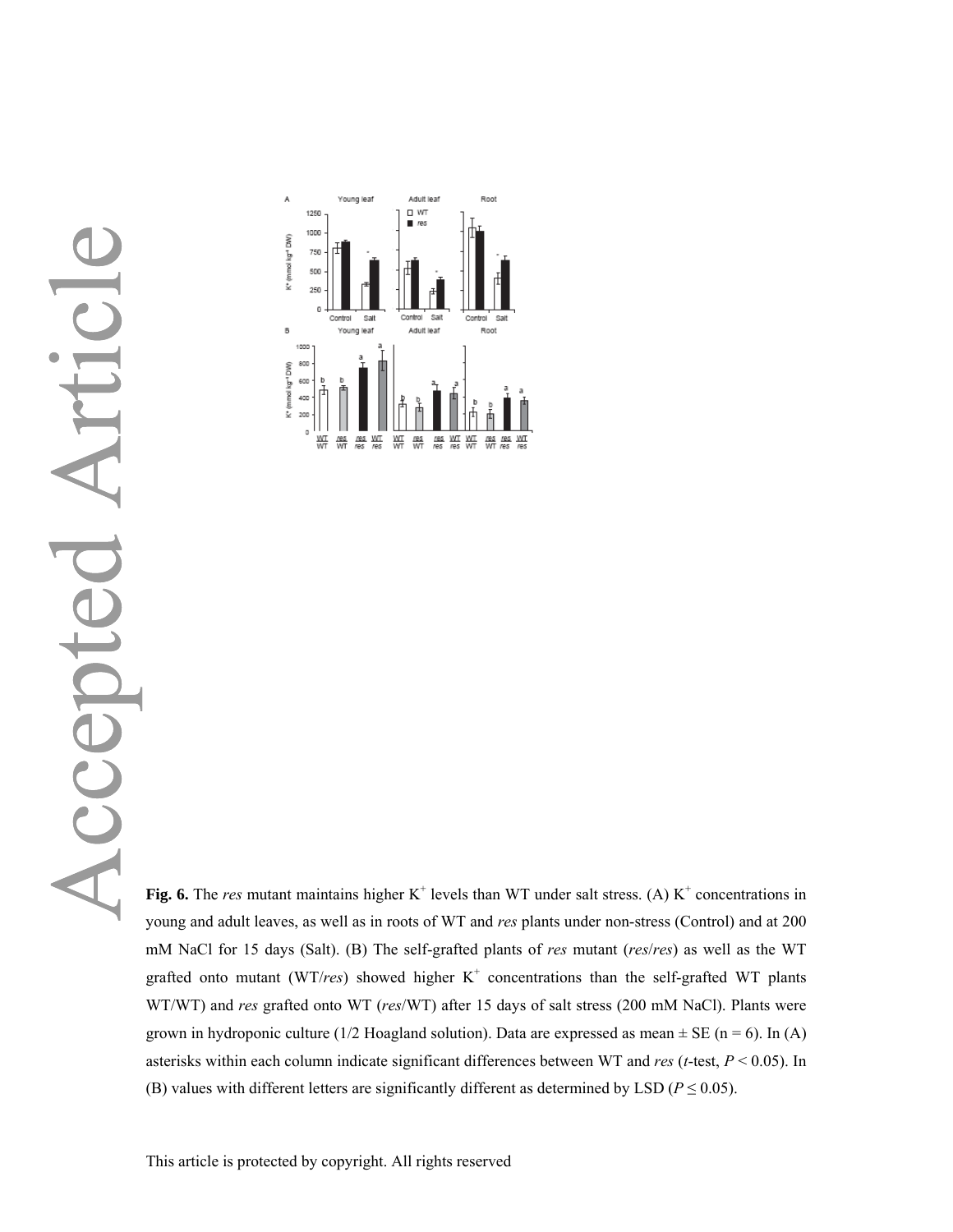### rtic  $\sum_{\mathbf{a}}$ Accepte



**Fig. 7.** The root of the *res* mutant accumulates JA before applying salt stress. Jasmonic acid (JA, graphic on the left) and Methyl Jasmonate (MeJA, graphic on the right) in roots (A) and leaves (B) of WT and *res* plants grown without (Control) or with 200 mM NaCl for 15 days (Salt). Data are expressed as mean  $\pm$  SE (n = 6). Values with different letters are significantly different as determined by LSD ( $P \le 0.05$ ). (C) Relative distribution (expressed in %) of JA and MeJA in leaves and roots of WT and *res* plant, in control and salt stress conditions.